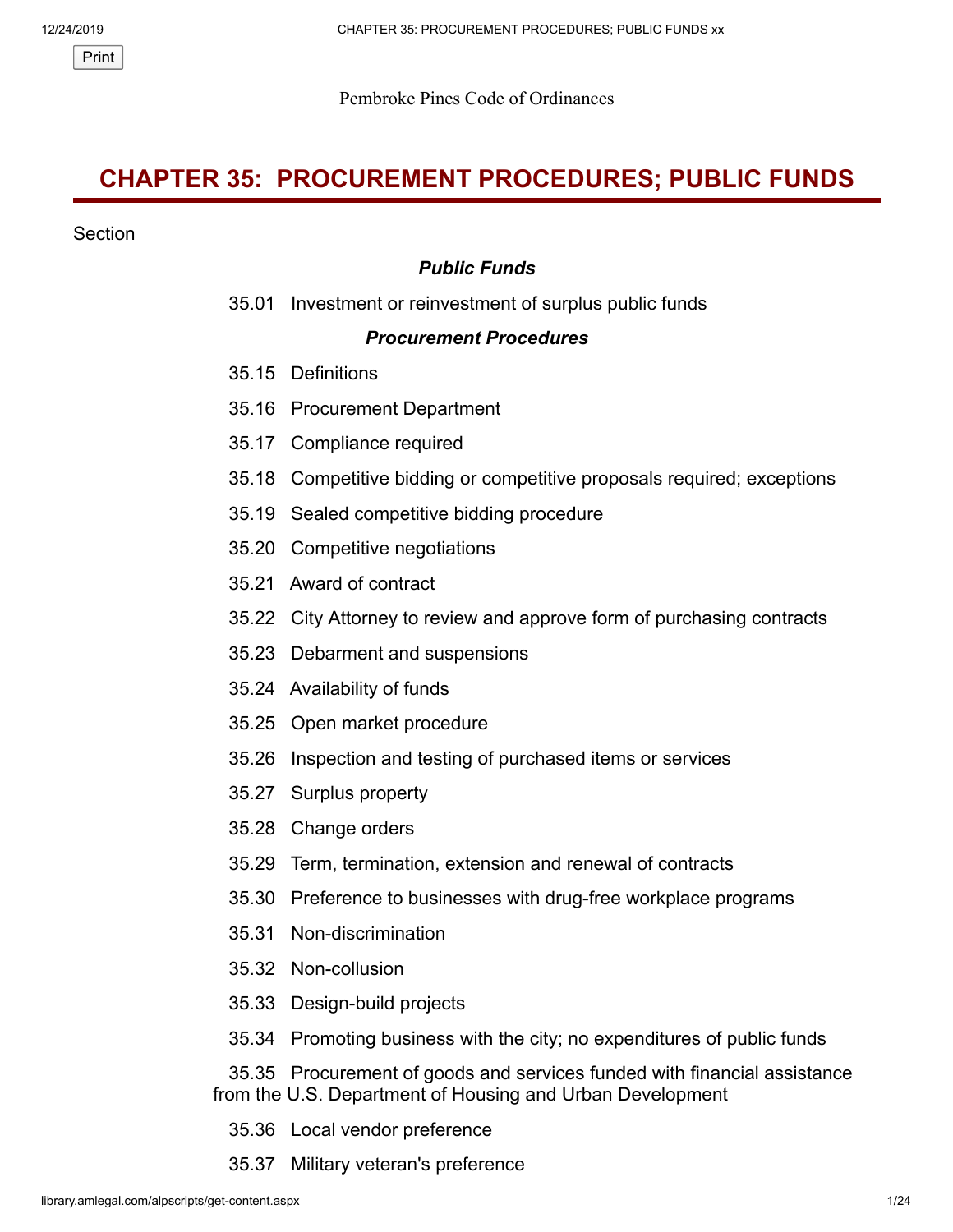12/24/2019 CHAPTER 35: PROCUREMENT PROCEDURES; PUBLIC FUNDS xx

35.38 Bid protest procedures

 35.39 City contractors providing equal benefits for domestic partners and all married couples

- 35.40 Cone of silence
- 35.41 Electronic signatures and submissions

# **PUBLIC FUNDS**

### **§ 35.01 INVESTMENT OR REINVESTMENT OF SURPLUS PUBLIC FUNDS.**

 (A) The City Commission shall be authorized to invest or reinvest surplus public funds without the necessity of having to adopt such investment or reinvestment of funds.

 (B) This grant of authority shall, pursuant to F.S. § 166.261, be limited to investment or reinvest-ment of surplus public funds in the following:

(1) The Local Government Surplus Funds Trust Fund;

 (2) Negotiable direct obligations of, or obligations the principal and interest of which are unconditionally guaranteed by, the United States Government at the then prevailing market price for such securities;

 (3) Interest-bearing time deposits or savings accounts in banks organized under the laws of this state, in national banks organized under the laws of United States and doing business and situated in this state, in savings and loan associations which are under state supervision, or in federal savings and loan associations located in this state and organized under federal law and federal supervision, provided that any such deposits are secured by collateral as may be prescribed by law;

 (4) Obligations of the Federal Farm Credit Banks; the Federal Home Loan Mortgage Corporation, including Federal Home Loan Mortgage Corporation participation certificates; or the Federal Home Loan Bank or its district banks, or obligations guaranteed by the Government National Mortgage Association; or

 (5) Obligations of the Federal National Mortgage Association, including Federal National Mortgage Association participation certificates and mortgage pass-through certificates guaranteed by the Federal National Mortgage Association.

(Ord. 705, passed 8-1-84; Am. Ord. 1924, passed 5-15-19)

# **PROCUREMENT PROCEDURES**

### **§ 35.15 DEFINITIONS.**

 For the purpose of this subchapter, the following definitions shall apply unless the context clearly indicates or requires a different meaning.

*ADDENDA* or *ADDENDUM.* Written or graphic instruments issued prior to the opening of bids which clarify, correct or change the bidding documents or the contract documents.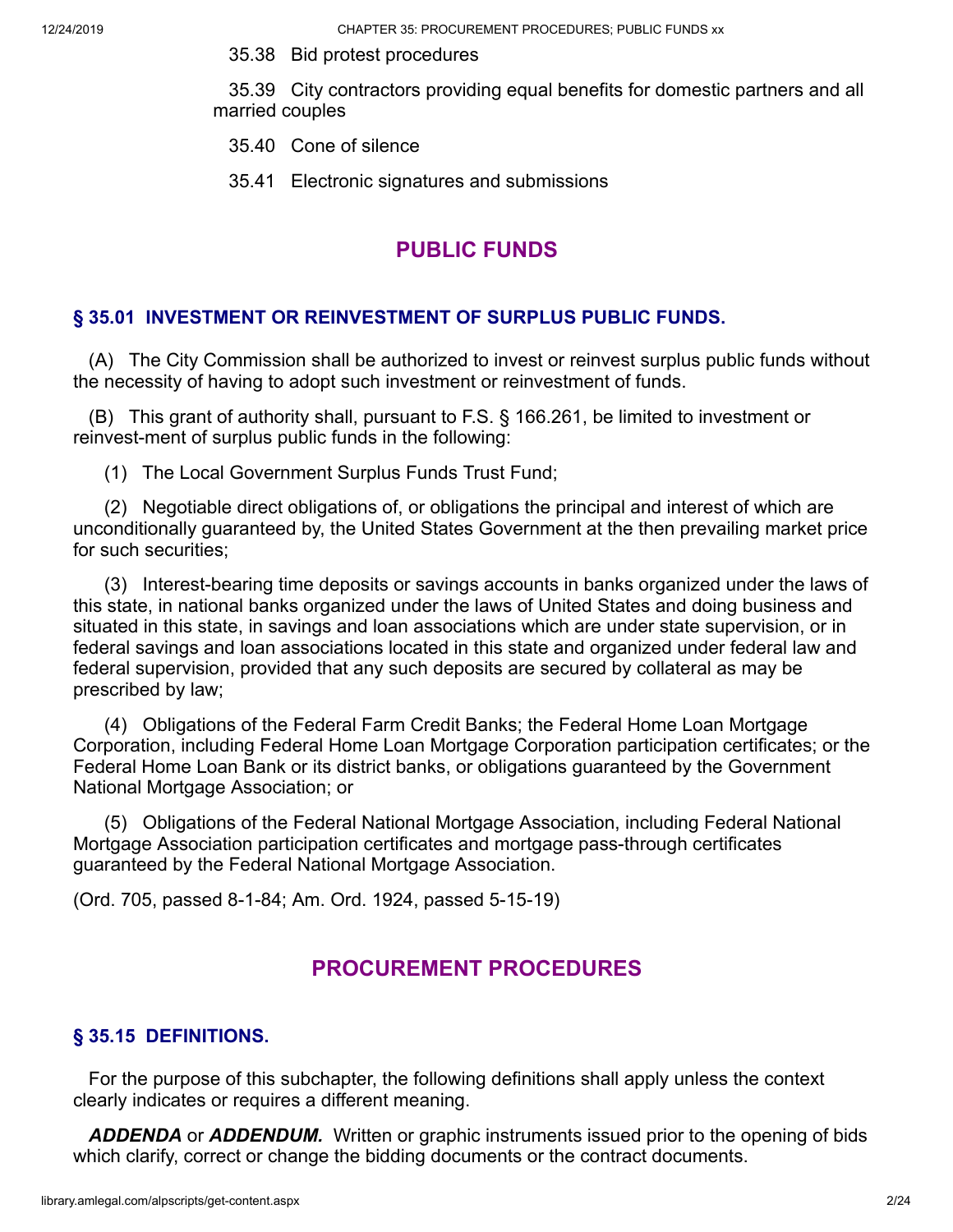*BUSINESS LOCATION.* A permanent office or other site where the vendor operates, conducts, engages in, or carries on all, or a portion of, its business. A post office box shall not be sufficient to constitute a *BUSINESS LOCATION.*

 *CHANGE ORDER.* Changes, due to unanticipated conditions or developments, made to an executory contract, which do not substantially alter the character of the work contracted for, and which do not vary so substantially from the original specifications as to constitute a new undertaking. The changes must reasonably and conscientiously be viewed as being in fulfillment of the original scope of the contract rather than as departing therefrom. Further, the changes, when viewed against the background of the work described in the contract and the language used in the specifications, must clearly be directed either to the achievement of a more satisfactory result or the elimination of work not necessary to the satisfactory completion of the contract.

 *CHIEF PROCUREMENT OFFICER.* The City Manager, or his or her designee, who is responsible for the procurement of commodities and services as well as the management and disposal of commodities.

 *CITY STANDARD COMMODITIES.* Those situations where the city has determined that a particular style, brand, make, or model is the only type that meets the city's requirements for performance, compatibility or other salient characteristics.

 *COMMODITIES.* Personal property, including, but not limited to, goods, supplies, apparatus, equipment, material and other forms of tangible personal property.

*CONTRACTOR.* Any person or business entity having a contract with the city.

 *COOPERATIVE PURCHASING.* Situations where the city participates in joint procurement of commodities or services with other public entities, in order to obtain lower prices through greater purchasing volume.

 *INVITATION FOR BID.* A written solicitation for competitive sealed bids with the title date and hour of the public bid opening designated therein and specifically defining the commodities or services for which bids are sought. The invitation for bid shall be used when the city is capable of specifically defining the scope of work for which a service is required or when the city is capable of establishing 15 precise specifications defining the actual commodities required. The invitation for bid shall include instruction to bidders, plans, drawings and specifications, if any, bid form and other required forms and documents to be submitted with the bid.

*QUOTATIONS.* Unsealed telephonic, facsimile or written bids for commodities or services.

 *REQUEST FOR LETTERS OF INTEREST.* A written solicitation for offers with the title, date and hour of the submission deadline designated. A request for letters of interests shall include, but is not limited to, general information and submission deadline. The city shall engage in competitive negotiations with responsible offerors determined to be reasonably susceptible of being selected for award for the purpose of clarification to assure full understanding of and conformance to the solicitation requirements. Offerors shall be accorded fair and equal treatment with respect to any opportunity for discussion.

 *REQUEST FOR PROPOSALS.* A written solicitation for competitive sealed proposals with the title, date and hour of the public opening designated. A request for proposals shall include, but is not limited to, general information, functional or general specifications, a statement of work, proposal instruction and evaluation criteria. All requests for proposals shall state the relative importance of price and any other evaluation criteria. The city may engage in competitive negotiations with responsible proposers determined to be reasonably susceptible of being selected for award for the purpose of clarification to assure full understanding of and conformance to the solicitation requirements. Proposers shall be accorded fair and equal treatment with respect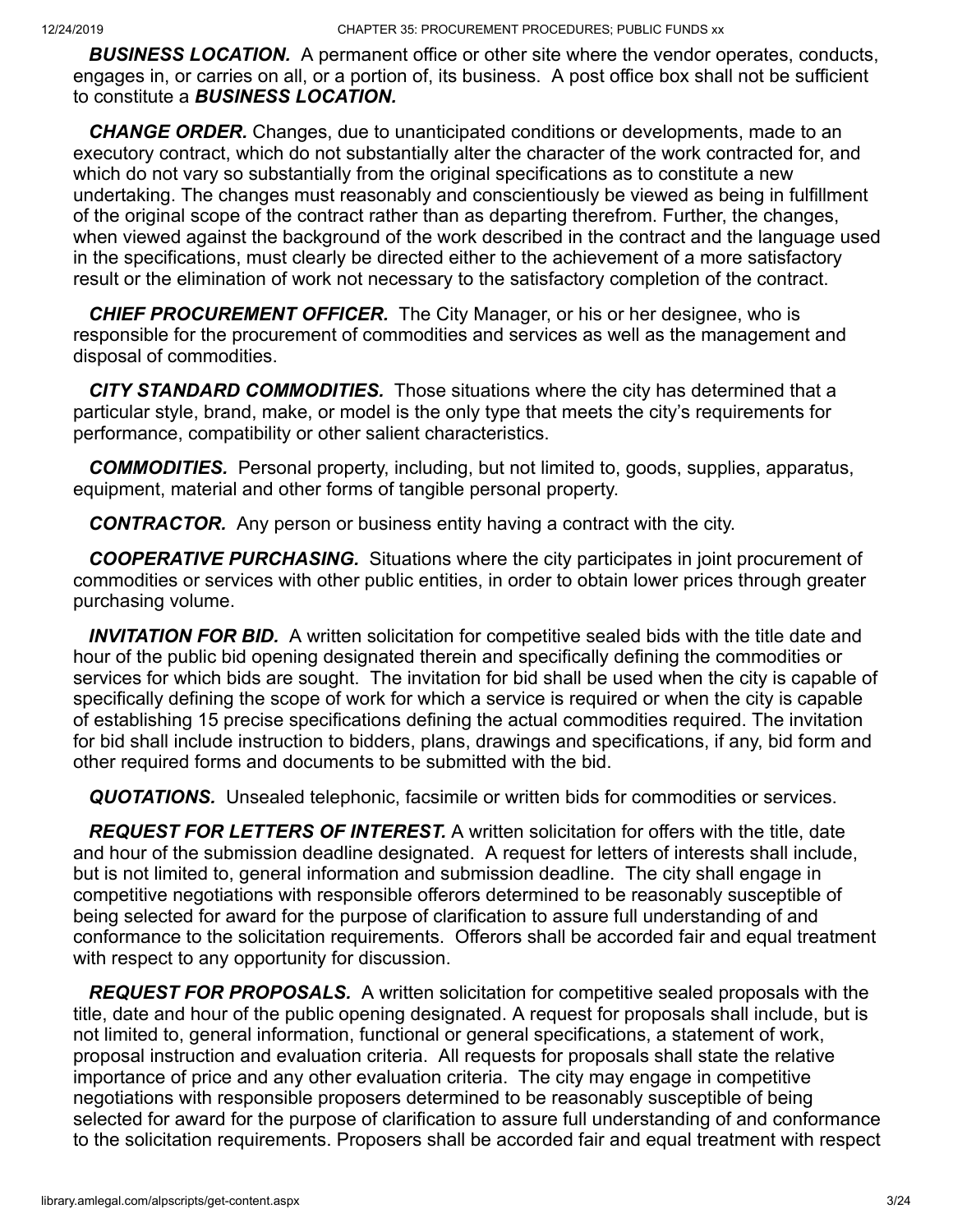to any opportunity for discussion and revision of proposals and such revisions may be permitted after submissions and prior to award for the purpose of obtaining the best and final offer.

 *REQUEST FOR QUALIFICATIONS.* A written solicitation for competitive sealed offers with the title, date and hour of the public opening designated. A request for qualifications shall include, but is not limited to, general information, functional or general specifications, statement of work, instructions for offer and evaluation criteria. All requests for qualifications shall state the relative importance of the evaluation criteria. The city may engage in competitive negotiations with responsible offerors determined to be reasonably susceptible of being selected for award for the purpose of clarification to assure full understanding of and conformance to the solicitation requirements. Offerors shall be accorded fair and equal treatment with respect to any opportunity for discussion and revision of offers, and such revisions may be permitted after submissions and prior to award for the purpose of obtaining the best and final offer.

 *RESPONSIBLE BIDDER, RESPONSIBLE OFFEROR,* or *RESPONSIBLE PROPOSER.* A person or business entity having the capability in all respects to perform fully the contract requirements and sufficient experience, ability, reliability, capacity, facilities, equipment, financial resources and credit to give the city a reasonable expectation of good faith performance, determined solely within the city's discretion.

 *RESPONSIVE BIDDER, RESPONSIVE OFFEROR,* or *RESPONSIVE PROPOSER.* A person who has submitted a bid, offer, or proposal that conforms in all material respects to the invitation for bid, request for letters of interests, request for qualifications, or request for proposals, determined solely within the city's discretion.

 *SERVICES.* The furnishing of labor, time or effort by a contractor, not involving the delivery of a specific end-product other than reports that are merely incidental to the required performance. This term shall not include employment agreements or collective bargaining agreements.

**SOLE SOURCE.** The commodities or services are available from only one responsible vendor.

 *SURPLUS PROPERTY.* Any personal property belonging to the city that is capable of being used but is in excess of the normal operating requirements of the city or which is no longer used or which has become obsolete, worn out or scrapped.

 *USING AGENCY.* Any department, agency, commission, bureau or other unit in the city government using commodities or procuring services as provided in this subchapter.

(Ord. 1409, passed 6-19-02; Am. Ord. 1684, passed 3-16-11; Am. Ord. 1924, passed 5-15-19)

#### **§ 35.16 PROCUREMENT DEPARTMENT.**

The Procurement Department shall be under the supervision of the City Manager's Office.

(Ord. 1409, passed 6-19-02; Am. Ord. 1684, passed 3-16-11; Am. Ord. 1924, passed 5-15-19)

### **§ 35.17 COMPLIANCE REQUIRED.**

 It shall be unlawful for any city officer or employee to purchase any commodities or services or make any contract within the purview of this subchapter unless there has been compliance with the requirements of this subchapter. Any purchase made or contract executed contrary to the provisions hereof shall be null and void, and the city shall not be bound thereby.

(Ord. 1409, passed 6-19-02; Am. Ord. 1684, passed 3-16-11; Am. Ord. 1924, passed 5-15-19) Penalty, see § 10.99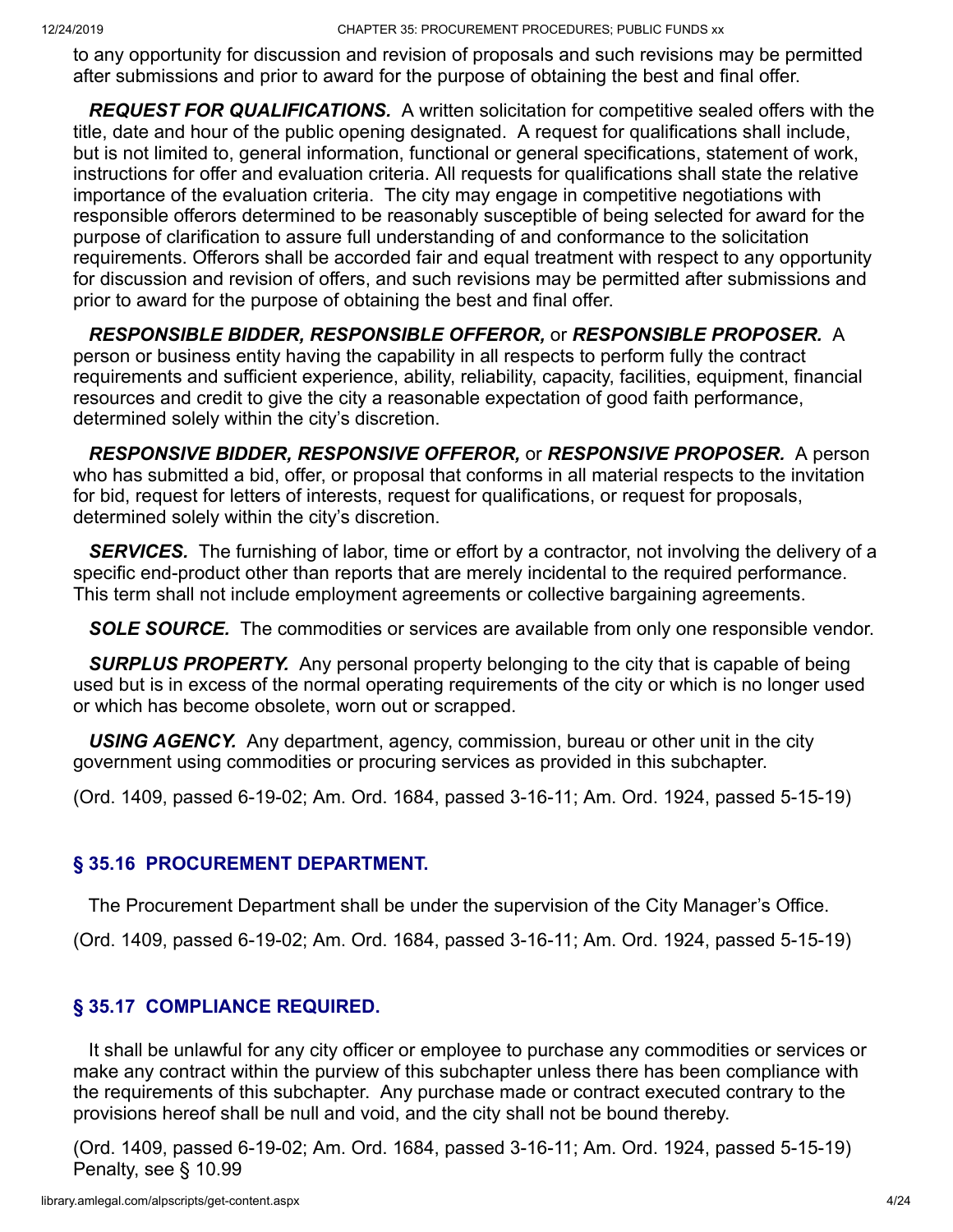#### **§ 35.18 COMPETITIVE BIDDING OR COMPETITIVE PROPOSALS REQUIRED; EXCEPTIONS.**

 (A) A purchase of or contract for commodities or services that is estimated by the Chief Procurement Officer to cost more than \$25,000 shall be based on sealed competitive solicitations as determined by the Chief Procurement Officer, except as specifically provided herein.

 (B) For all capital improvement projects where the services of a professional architectural, engineering, landscape architectural, or survey and mapping services are required, the Chief Procurement Officer, with the approval of the City Manager, will adhere to the following guidelines:

 (1) For all capital improvement projects , the Chief Procurement Officer, with the approval of the City Manager, shall determine the project delivery method to be utilized to complete the project and shall present the recommendation as part of the request for approval of bid advertisement as required in § 35.19(A).

 (C) Only the following situations are exempt from the competitive bid and competitive proposal requirements of this section:

 (1) *Emergency purchases.* In urgent cases of compelling emergency that require the immediate purchase of commodities or services, the City Manager is empowered to waive competitive bidding or competitive proposals and authorize the Chief Procurement Officer to secure by open market procedure any commodities or services, notwithstanding the estimated cost of the commodities or services.

 (2) *Professional services.* Contracts for professional services involving peculiar skill, ability, experience or expertise, which are in their nature unique and not subject to competitive bidding, or competitive proposals, are exempt from this section; however, state laws, such as the Consultants' Competitive Negotiation Act of the state statutes, as may be amended from time to time to the extent applicable, shall be followed.

 (3) *City standard, single-source and sole- source commodities or services.* City standard, single- source and sole-source commodities or services are exempt from this section.

 (4) *Disaster preparedness.* Contracts for and purchases of commodities or services that are made in contemplation and preparation for and in response to the occurrence of a natural or manmade disaster or civil unrest, where time or availability rather than price is the controlling factor, are exempt from this section.

 (5) *Utilization of other governmental agencies' contracts.* Commodities or services that are the subject of contracts with the state its political subdivisions or other governmental entities including the United States government, are exempt from this section, provided, however, that this division shall apply only if the contract expressly permits or if the awarding jurisdiction and/or the vendor agree to allow the city to purchase therefrom and if either: (i) the commodities or services are the subject of a price schedule negotiated by the state or federal government or by competitive bid by another governmental agency and not on any preference; (ii) or the price offered for the commodity or service exactly equals or is lower than the governmental contract from vendors awarded the governmental contract. Where an award is made pursuant to this paragraph, the terms and conditions agreeable to the city may be used in lieu of those terms and conditions of the contract with the other governmental agency.

(6) *Cooperative purchasing.* Cooperative purchasing plans are exempt from this section.

 (7) The following contractual services are not subject to the competitive procurement requirement: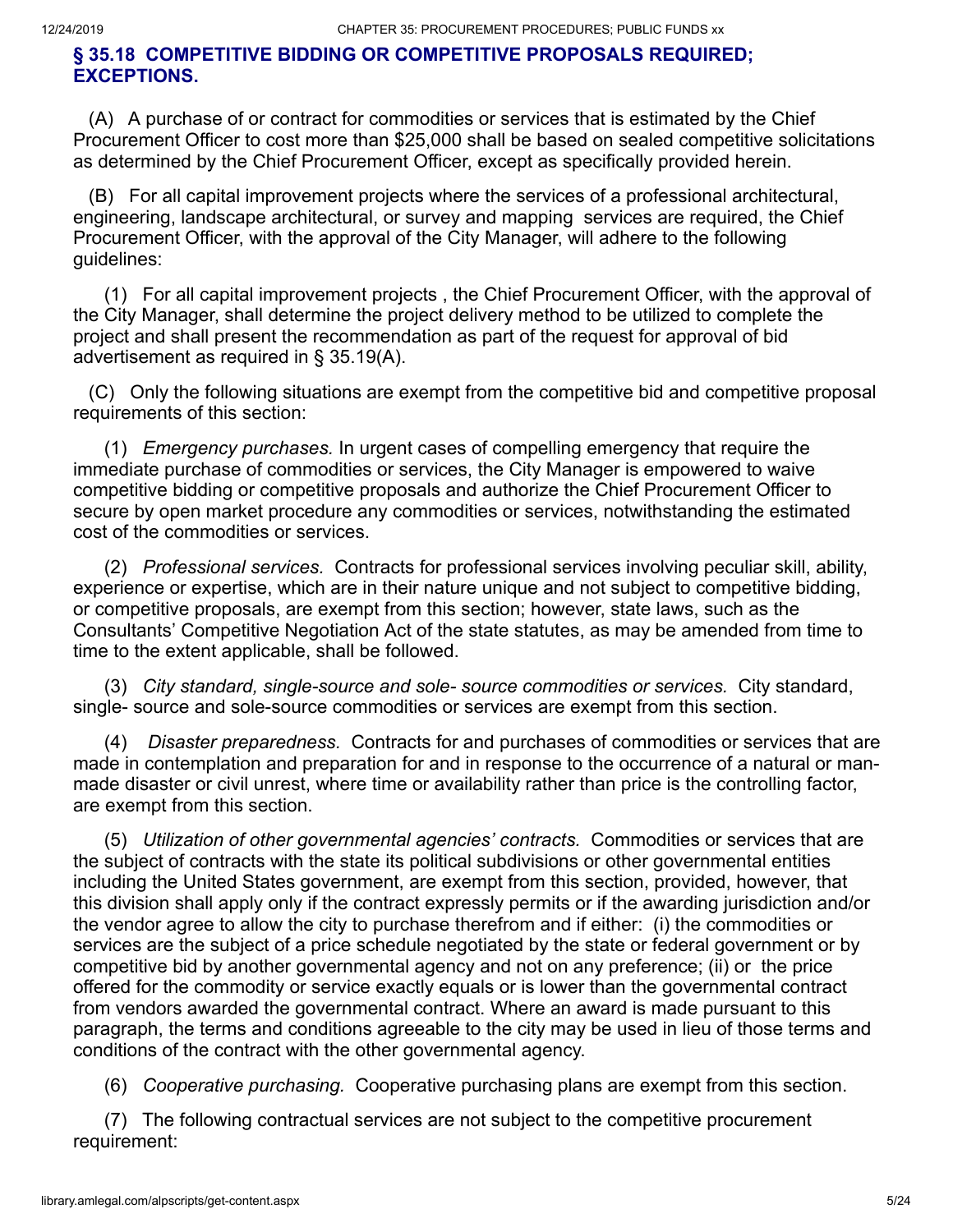(a) Academic program reviews, lectures or seminars by individuals, professional development programs, training, and continuing education seminars;

 (b) Health services involving examination, diagnosis, treatment, prevention, medical consultation or administration;

 (c) Artistic services which are original and creative in character and skill in a recognized field of artistic endeavor such as music, dance, drama, painting and sculpture, photography, culinary arts, fashion design and the like;

 (d) Maintenance service and repair of equipment. When considered to be in the best interest of the city and recommended by the using department and the services to be performed are by the equipment manufacturer, manufacturer's service representative or a distributor of the manufacturer's equipment, the services may be procured without following the competitive sealed bid process;

 (e) Advertising in newspapers, periodicals, television, radio, billboards or other formal advertising media;

(f) Utilities including but not limited to electric, water and communications;

 (g) The foregoing enumeration of services deemed to be exempt from the competitive procurement requirements is not intended to be an exhaustive or exclusive list. The City Manager or his or her designee may determine if a contractual service must be procured through the competitive procurement process if not expressly indicated herein;

(h) Copyrighted materials, including computer software;

 (i) Software licensing and maintenance with the company from which the software was purchased, or its authorized representative;

(j) Educational books, technical publications or other type trade journals;

(k) Governmental, professional or organizational membership dues or fees;

(l) Shipping, freight and postage charges;

 (m) Entertainment services (performing artists, entertainment and amusements at festivals or special events);

(n) Field trip expenditures, including but not limited to tickets to events such as museums;

 (o) Donated funds, pass through funds and deposit accounts, including but not limited to funds collected from students to pay for prom, class rings, etc., funds raised by the parent teacher associations for a specific purpose and sanitation funds collected from Home Owner Associations; and/or

 (p) Food, clothing and other promotional items purchased for resale or distribution to the public.

 (8) *Best interest of the city.* Purchases of and contracts for commodities or services are exempt from this section when the City Commission declares by a simple majority affirmative vote that the process of competitive bidding and competitive proposals is not in the best interest of the city. The City Commission shall make specific factual findings that support its determination, and such contracts may be placed on the City Commission consent agenda.

 (9) *Insurance.* Purchases of insurance through the city's agent of record are exempt from the sealed competitive solicitation requirements of this chapter. For purposes of this division, "insurance" shall include third party administrative services in situations in which the city is selfinsured. In addition, any liability claims up to \$50,000 can be approved with the combined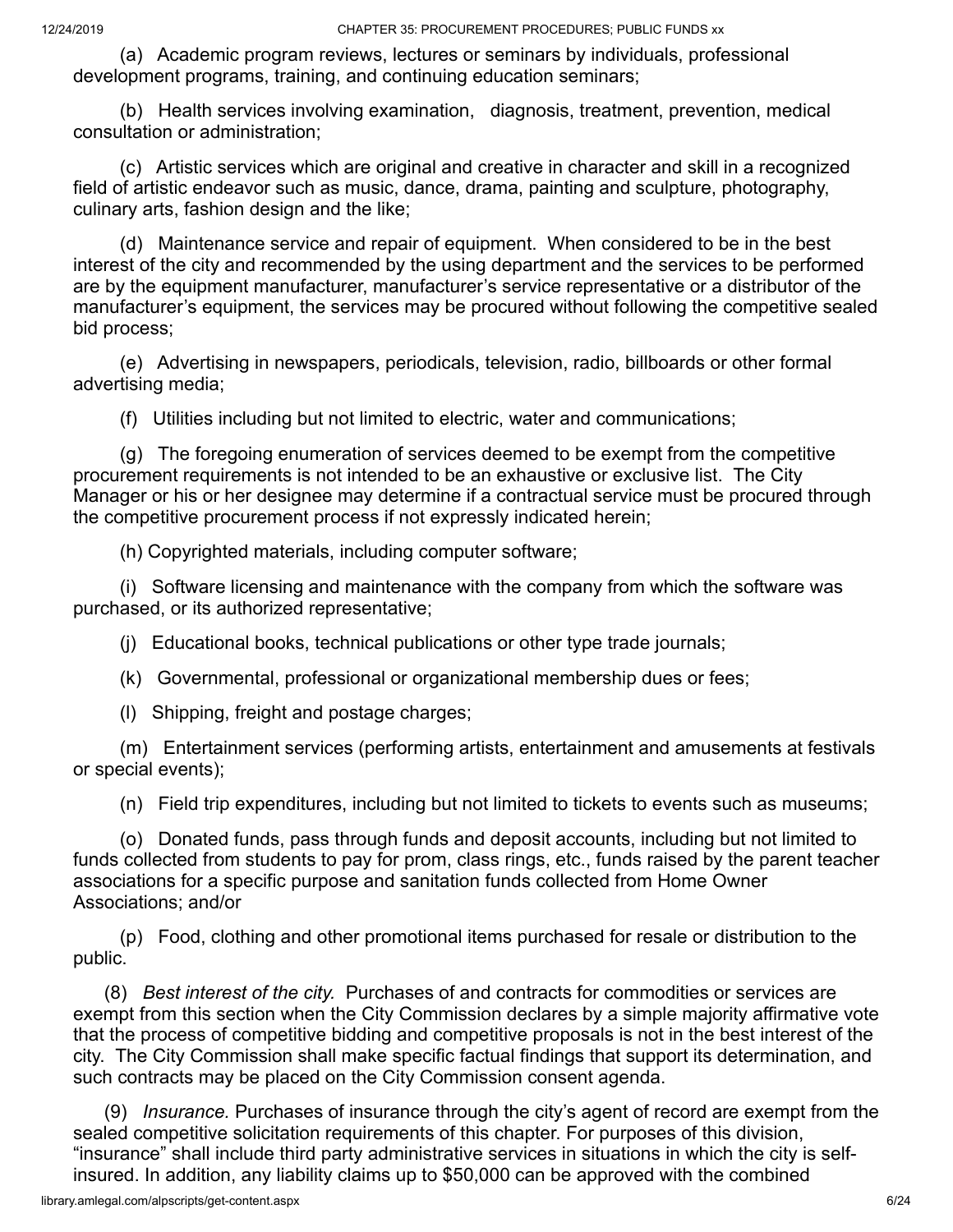approval of the city's Risk Manager, City Attorney and the City Manager without the City Commission's approval. All liability claims in excess of \$50,000 shall require the City Commission's approval.

 (D) Any other provision of this section to the contrary notwithstanding, city purchasing shall be conducted in accordance with applicable state law, including F.S. §§ 180.24 and 255.20, as may be amended from time to time.

(Ord. 1409, passed 6-19-02; Am. Ord. 1684, passed 3-16-11; Am. Ord. 1924, passed 5-15-19)

# **§ 35.19 SEALED COMPETITIVE BIDDING PROCEDURE.**

The sealed competitive bidding procedures below shall be followed:

 (A) *Presentation to City Commission.* All sealed competitive solicitations as defined in § 35.18 shall be presented to the City Commission for their consideration prior to advertisement.

 (B) *Advertisement for bids required.* Notice of the sealed competitive solicitation shall be advertised in accordance with the requirements of the Florida Statutes, as may be amended from time to time.

 (C) (1) *Bid deposits.* When deemed necessary by the Chief Procurement Officer, bid deposits or sureties shall be prescribed in the public notice inviting bids. Unsuccessful bidders shall be entitled to return of the deposit or surety where the Chief Procurement Officer has required same. A successful bidder shall forfeit any deposit or surety required by the Chief Procurement Officer upon failure on its part to enter a contract within 15 days after the award.

 (2) *Sureties on performance.* Pursuant to F.S. § 255.05, for all competitive solicitations for the construction of a public building or public work in excess of \$200,000 the Chief Procurement Officer or appropriate staff person shall include as a requirement of such advertised bids a payment and performance bond in the total contract amount. The Chief Procurement Officer, in his or her discretion, may require such payment and performance bonds for bids seeking commodities or services in an amount of \$200,000 or less. The City Manager shall have the discretion to waive the performance bond requirement in the event of an undue hardship or emergency. Pursuant to F.S. § 255.05, the city shall not require a contractor to secure a surety bond from a specific agent or bonding company. The requirements of the bonding company such as ratings, shall be determined bythe city's Risk Manager or designee.

 (D) *Addenda.* Written addenda will be issued when changes, clarification or amendments to the sealed competitive solicitations are deemed necessary.

(E) *Bid opening procedure.*

 (1) Bids shall be submitted online via the city's electronic procurement system, or at such location as otherwise designated in the bid.

 (2) Bids shall be opened in public at City Hall by the City Clerk or designee at the time and place stated in the public notice. The names of all bidders shall be publicly announced at the time of opening.

 (3) A tabulation of all bids received shall be available for public inspection upon completion of the specified time frame in applicable state law, and in accordance with F.S. Ch. 119 and Ch. 286, as said statutes may be amended from time to time.

(4) No late bids shall be accepted or opened.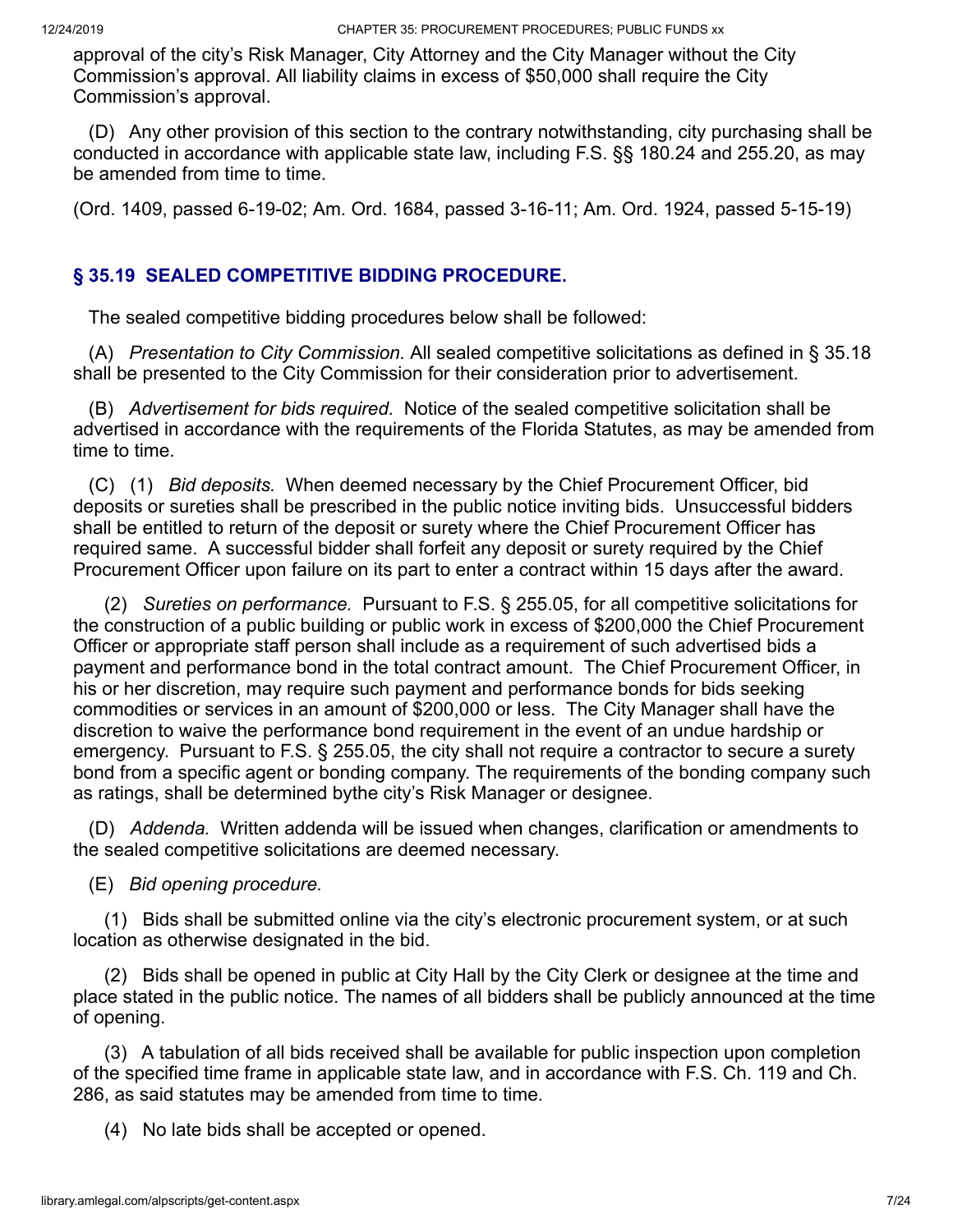(5) The city reserves the right to waive any irregularities in the bids, as determined by the Chief Procurement Officer and approved by the City Manager.

 (F) *Rejection of bids.* The City Manager and City Commission may reject any bids, parts of all bids or all bids for any one or more commodities or services included in the proposed contract when the public interest will be served thereby. The Chief Procurement Officer shall not accept a bid from a contractor who is in default on the payment of taxes licenses or other moneys due the city.

 (G) Contracts shall be awarded to the lowest responsive, responsible bidder, which provides the best value to the city. In determining the "lowest responsive, responsible bidder," the Chief Procurement Officer shall consider:

(1) The prices contained in the bid;

 (2) The ability, capacity and skill of the bidder to perform the contract or provide the service required;

 (3) Whether the bidder can perform the contract or provide the service promptly or within the time specified, without delay or interference;

(4) The character, integrity, reputation, judgment, experience and efficiency of the bidder;

 (5) The quality of performance of previous contracts of services, including, but not limited to, city contracts;

 (6) The previous and existing compliance by the bidder with laws and ordinances relating to the contract or service;

 (7) The sufficiency of the financial resources and ability of the bidder to perform the contract or provide the service;

 (8) The quality, availability and adaptability of the commodities or services to the particular use required;

 (9) The ability of the bidder to provide future maintenance and service for the use of the subject of the contract;

(10) The number and scope of conditions attached to the bid;

(11) The overall cost to the city;

(12) Whether the bidder is involved in any pending litigation with the city; and/or

(13) The best interests of the city.

 (H) *Determination and findings statement*. When the award is not given to the most responsive, responsible bidder, a determination and findings statement shall be prepared by the Chief Procurement Officer and filed with the other papers relating to the transaction.

(I) *Tie bids.*

 (1) If the determination of lowest responsive, responsible bidder results in a tie, the contract may be split when it is to the city's advantage as determined by the Chief Procurement Officer.

 (2) If the Chief Procurement Officer determines not to split the bid, the contract shall be awarded by first preference to businesses with drug-free workplace programs as described in § 35.30 and then by publicly drawing lots.

 (J) *Prohibition against subdivision.* No contract of purchase shall be subdivided to avoid the requirements of this section.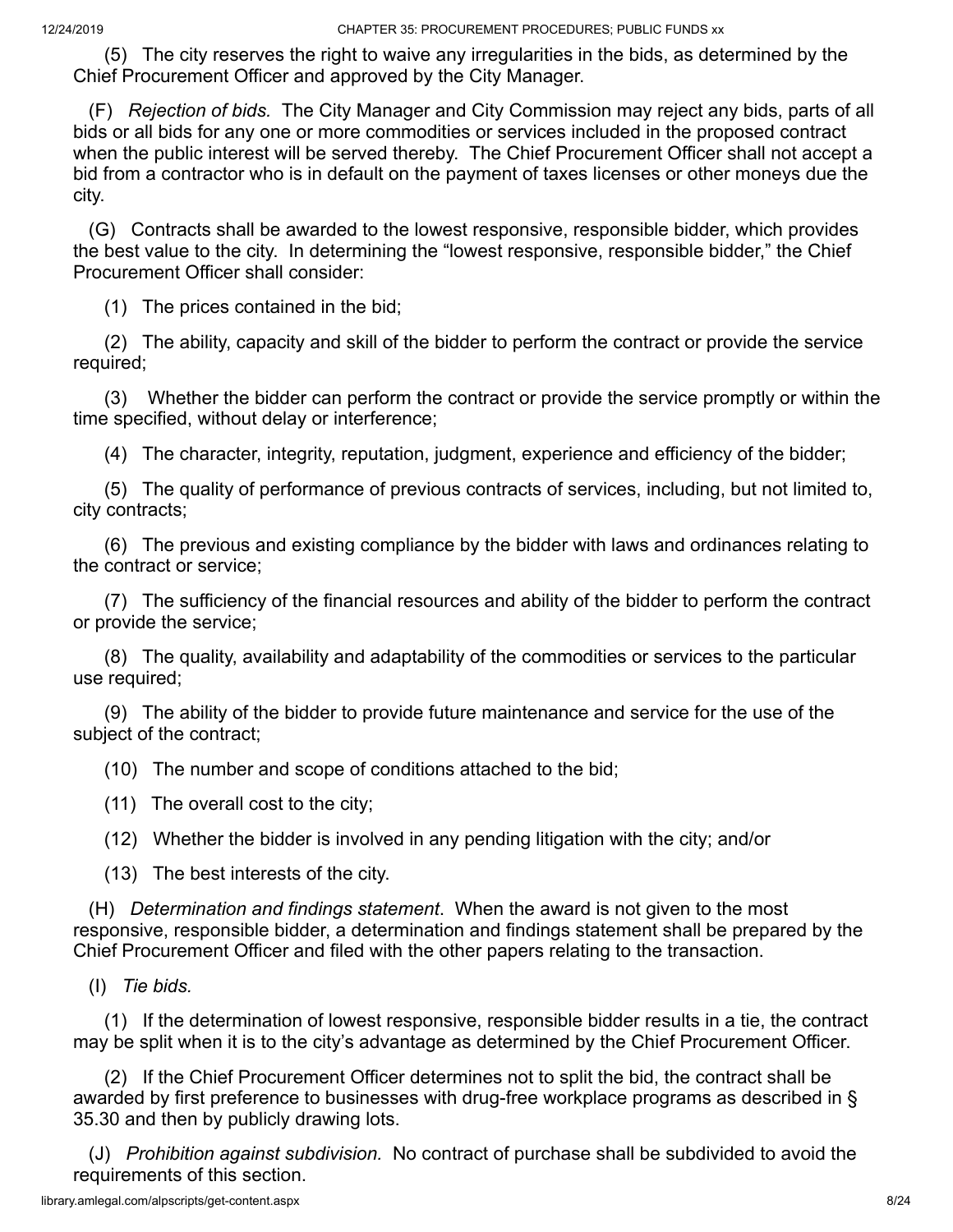(K) *Inspection of bids.* Inspection of the city's formal bids and proposals shall be conducted in accordance with applicable state law, including F.S. Ch. 119, as said statutes may be amended from time to time.

(Ord. 1409, passed 6-19-02; Am. Ord. 1684, passed 3-16-11; Am. Ord. 1924, passed 5-15-19)

# **§ 35.20 COMPETITIVE NEGOTIATIONS.**

 When the use of competitive bidding is not in the best interest of the city for a purchase of, or contract for, commodities and/or services estimated to cost in excess of \$25,000, the commodities and/or services may be purchased by competitive negotiations. A request for proposals or a request for qualifications, or a request for letters of interest shall be issued. Adequate public notice of the solicitation shall be given in the same manner as provided in § 35.19. Other procedural provisions applicable to the sealed bid process shall also apply. To assure full understanding of and responsiveness to the solicitation requirements and full understanding of qualified proposals or offers, discussions may be conducted with qualified proposers or offerors who submit responses determined to be reasonably acceptable of being selected for award for the purpose of clarification and to assure full understanding of, and responsiveness to, the solicitation requirements. The respondents shall be accorded fair and equal treatment with respect to any opportunity for discussion and revision of responses, and such revisions may be permitted through negotiations prior to award for the purpose of obtaining best and final proposals or offers. The award shall be made to the responsible proposer or offeror whose proposal or offer is determined to be the most advantageous to the city taking into consideration price and the evaluation factors set forth in the solicitation. No other criteria shall be used in the evaluation. A summary of the basis on which the award is made shall be included in the contract file.

(Ord. 1409, passed 6-19-02; Am. Ord. 1684, passed 3-16-11)

# **§ 35.21 AWARD OF CONTRACT.**

(A) *City Commission approval.*

 (1) An initial purchase of, or contract for, commodities or services, in excess of \$25,000, shall require the approval of the City Commission, regardless of whether the competitive bidding or competitive proposal procedures were followed. However, emergency purchases as described in § 35.18, shall not require advance City Commission approval. In such emergency situations, the City Manager may approve the purchase or contract, subject to later ratification by the City Commission. Emergency purchases are to be made only when the normal function and operation of the city would be hampered to such an extent by submittal of a requisition in the usual manner that it may effect the life, health or convenience of citizens.

 (2) Purchases exceeding the sum of \$225,000 in the aggregate shall not be purchased from the same person or entity during the course of any fiscal year, unless the purchases are first authorized by the City Commission. The above provision shall not apply to purchases of utilities or to ongoing contracts. The fiscal year of the city and charter schools shall be respective of one another. The fiscal year of the city shall begin on October 1, of each year and shall end on September 30, of the following year. The fiscal year of the charter schools shall begin on July 1 of each year and shall end on June 30, of the following year.

 (B) *City Manager approval.* A purchase of, or contract for, commodities or services in an amount of between \$25,000 and \$5,000.01 shall require the approval of the City Manager or designee.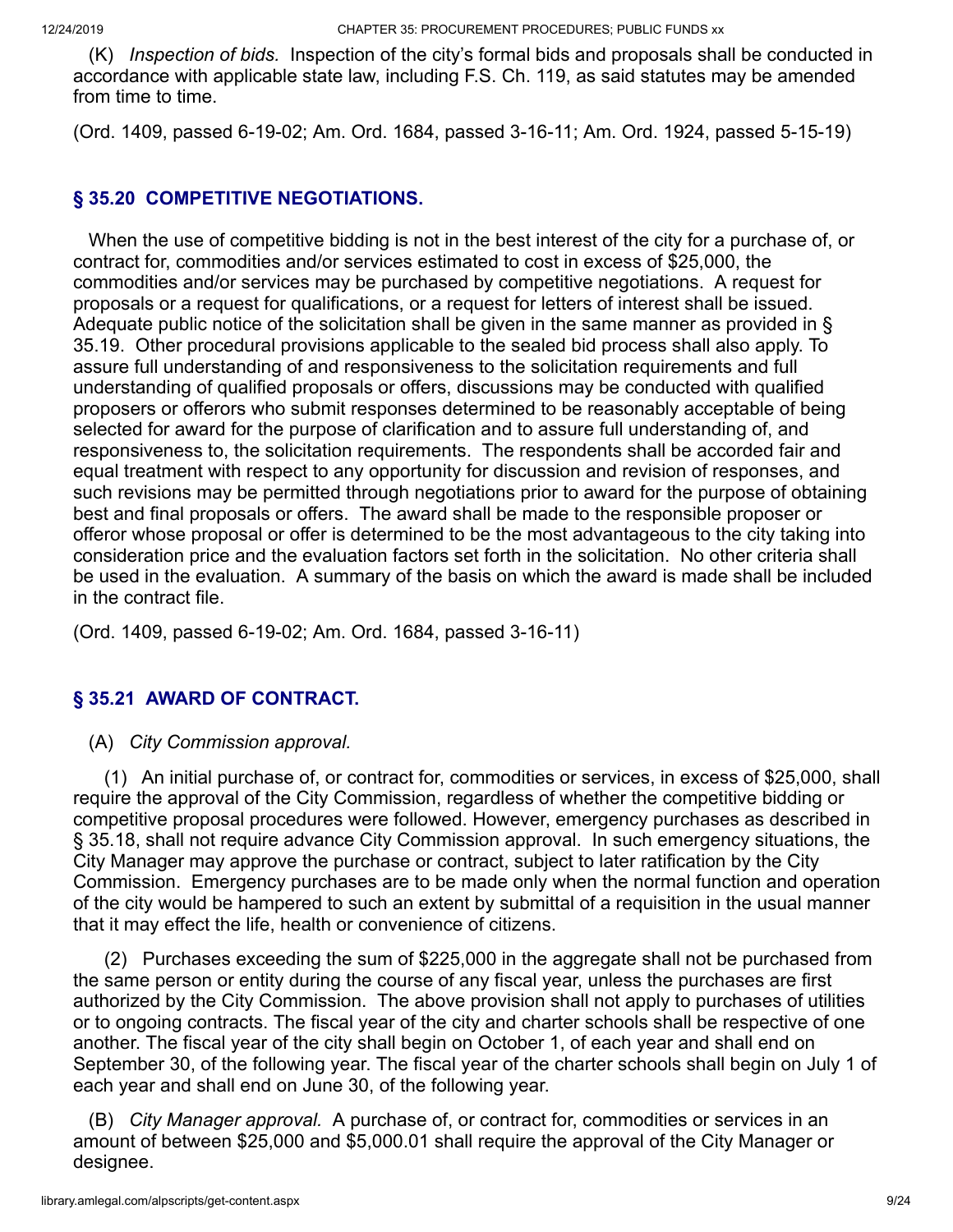(C) *Department Head approval.* A purchase of, or contract for, commodities or services in an amount of \$5,000 or less shall require the approval of the respective Department Head or designee.

(Ord. 1409, passed 6-19-02; Am. Ord. 1684, passed 3-16-11; Am. Ord. 1924, passed 5-15-19)

### **§ 35.22 CITY ATTORNEY TO REVIEW AND APPROVE FORM OF PURCHASING CONTRACTS.**

 The City Attorney shall review all contracts awarded under this subchapter and shall approve the contracts as to form prior to their execution by the appropriate city officials. Notwithstanding the above, the City Attorney, in his or her discretion, may approve form contracts bearing a preprinted City Attorney approval, provided that the provisions of the form contracts are not modified.

(Ord. 1409, passed 6-19-02; Am. Ord. 1684, passed 3-16-11; Am. Ord. 1924, passed 5-15-19)

# **§ 35.23 DEBARMENT AND SUSPENSIONS.**

 (A) *Authority and requirement to debar and suspend.* After reasonable notice to an actual or prospective contractual party, and after reasonable opportunity to such party to be heard, the City Manager, after consultation with the City Attorney, shall have the authority to debar a person or entity for the causes listed below from consideration for award of city contracts. The debarment shall be for a period of not fewer than three years. The City Manager shall also have the authority to suspend a contractor from consideration for award of city contracts, if there is probable cause for debarment pending the debarment determination. The authority to debar and suspend contractors shall be exercised in accordance with regulations that shall be issued by the City Manager.

 (B) *Causes for debarment or suspension.* Causes for debarment or suspension include the following:

 (1) Conviction of a criminal offense incident to obtaining or attempting to obtain a public or private contract or subcontract, or incident to the performance of such contract or subcontract;

 (2) Conviction under state or federal statutes of embezzlement, theft, forgery, bribery, falsification or destruction of records, receiving stolen property, or any other offense indicating a lack of business integrity or business honesty;

 (3) Conviction under state or federal antitrust statutes arising out of the submission of bids or proposals;

 (4) Violation of city's contract provisions, which is regarded by the Chief Procurement Officer to be indicative of non-responsibility. Such violation may include failure without good cause to perform in accordance with the terms and conditions of a city contract or to perform within the time limits provided in the city contract, provided that failure to perform caused by acts beyond the control of a party shall not be considered a basis for debarment or suspension;

 (5) Debarment or suspension of the person or entity by any federal, state, or other governmental entity;

(6) False certification pursuant to division (C) below; and/or

 (7) Any other cause judged by the City Manager to be so serious and compelling as to affect the responsibility of the person or entity performing city contracts.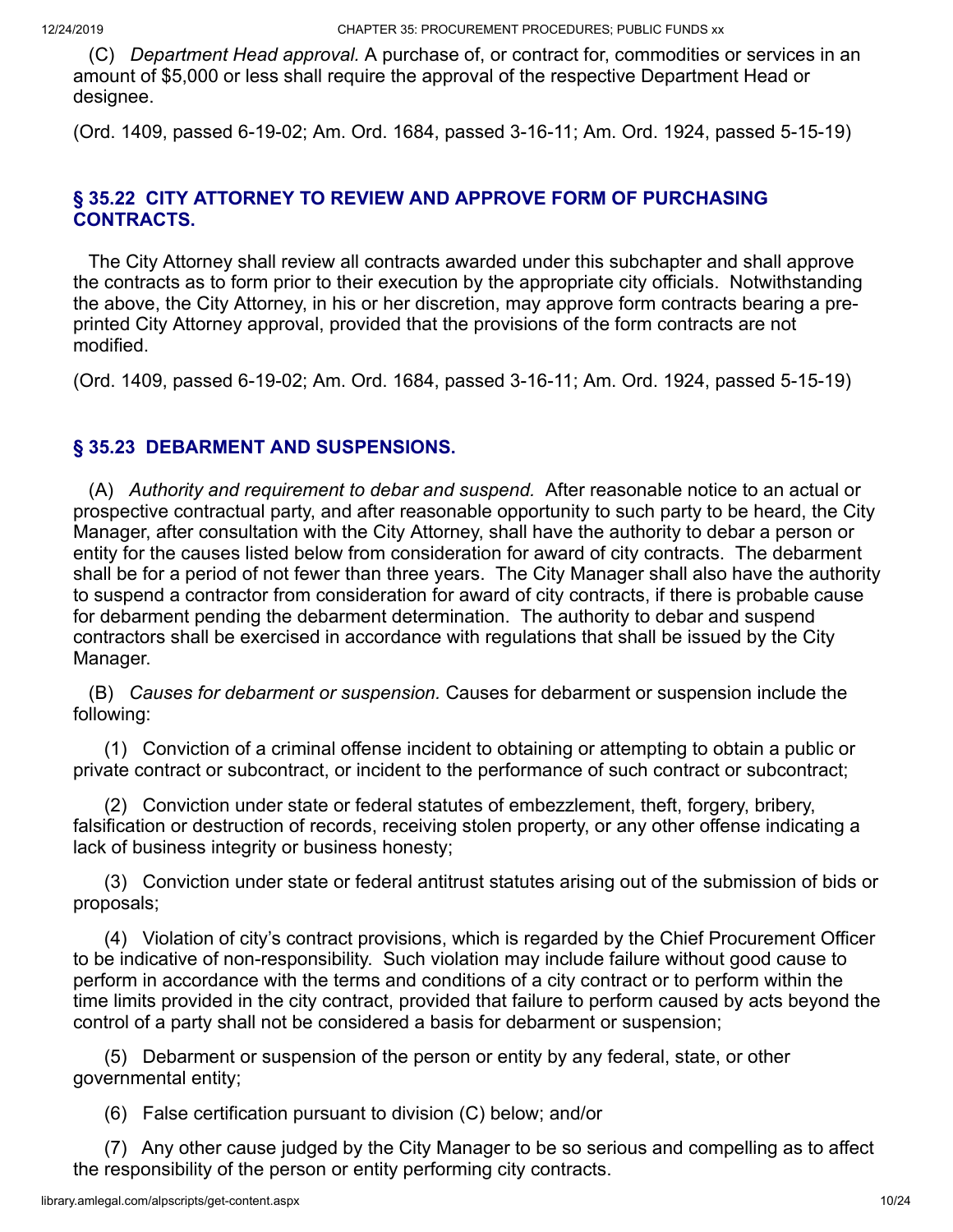(C) *Debarment and suspension decisions.* Subject to the provisions of division (A) above, the City Manager shall render a written decision stating the reasons for the debarment or suspension. A copy of the decision shall be provided promptly to the contractual party.

(Ord. 1409, passed 6-19-02; Am. Ord. 1684, passed 3-16-11)

# **§ 35.24 AVAILABILITY OF FUNDS.**

 Except in cases of emergency, the City Manager or designee shall not issue any order for delivery on a contract or any open-market order unless and until the Director of the Finance Department certifies that there are unencumbered funds available in the using agency's budget, in excess of all unpaid obligations, to defray the cost of the commodities or services.

(Ord. 1409, passed 6-19-02; Am. Ord. 1684, passed 3-16-11)

# **§ 35.25 OPEN MARKET PROCEDURE.**

 (A) *Generally.* A purchase of, or contract for, commodities or services that is estimated by the Chief Procurement Officer to cost \$5,000 or less, maybe purchased either in the open market without newspaper advertisement and without observing the procedures prescribed by § 35.19, or in accordance with the competitive bidding procedure prescribed by § 35.19, as deemed appropriate by the Chief Procurement Officer. However, all such purchases of greater than the estimated cost of \$5,000 but less than or equal to \$7,500 shall require at least three oral quotations. Purchases of an estimated cost greater than \$7,500 but less than or equal to \$25,000 shall require at least three quotations in written form.

 (B) *Notice inviting quotations.* When using the open market procedure, the Chief Procurement Officer may solicit or oversee the solicitation of quotations by:

- (1) Direct mail requests to prospective vendors;
- (2) Telephone;
- (3) Public notice;
- (4) Facsimile; and/or
- (5) Internet

 (C) *Recording.* The Chief Procurement Officer shall keep a record of all open market orders and the bids submitted in competition thereon, and such records shall also be open to public inspection.

(Ord. 1409, passed 6-19-02; Am. Ord. 1684, passed 3-16-11; Am. Ord. 1924, passed 5-15-19)

# **§ 35.26 INSPECTION AND TESTING OF PURCHASED ITEMS OR SERVICES.**

 (A) *Generally.* The Department Head of the using department shall inspect or supervise the inspection of all deliveries of commodities or services to determine their conformance with the specifications set forth in the order or contract.

 (B) *Delegation of authority.* The Department Head of the using department shall have the authority to authorize staff to inspect all deliveries made to the using department under rules and regulations prescribed by the Department Head.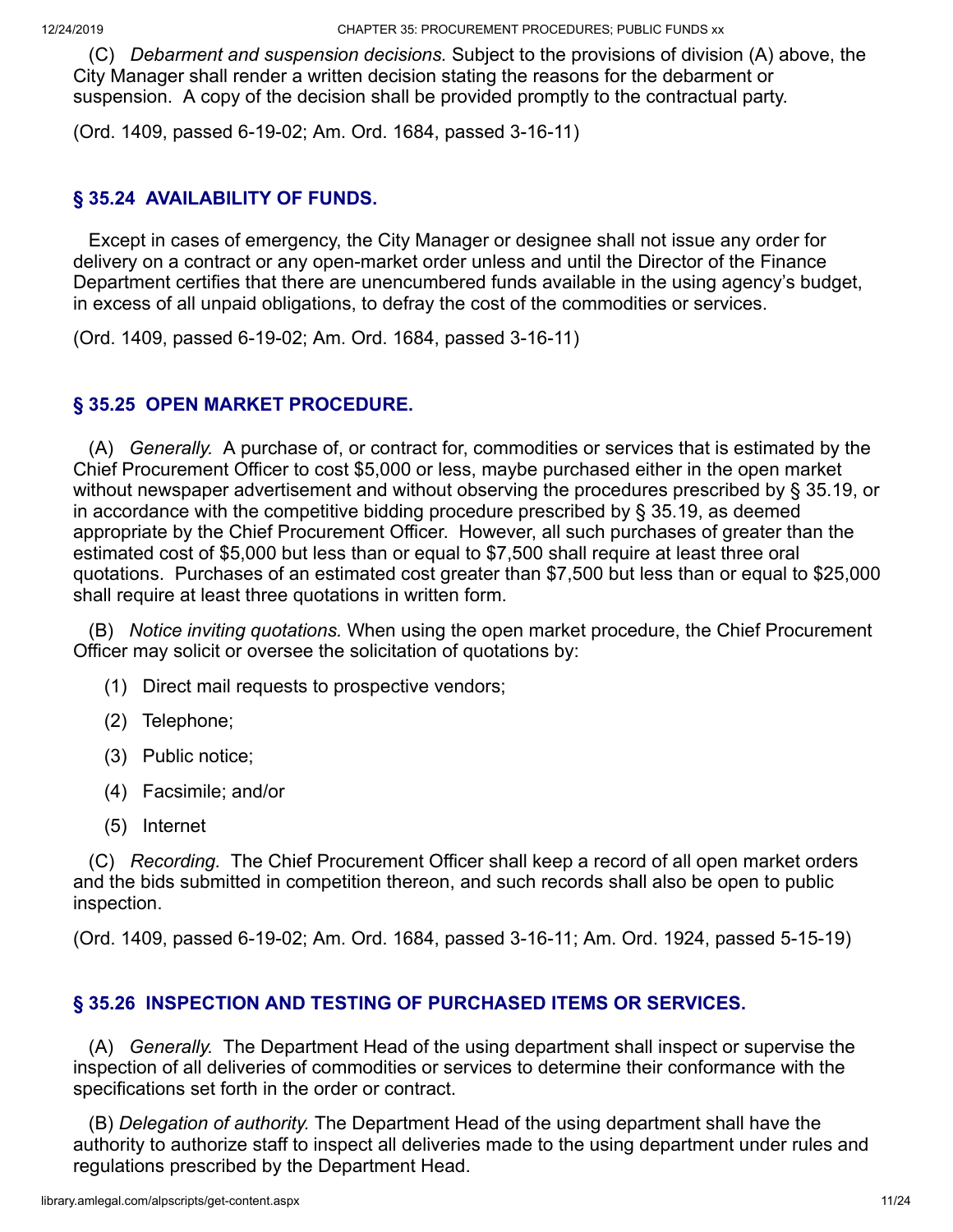(C) *Testing.* The Chief Procurement Officer shall have the authority to require chemical and physical test of samples submitted with bids and samples of deliveries which are necessary to determine their quality and conformance with the specifications. In the performance of such tests the Chief Procurement Officer shall have the authority to make use of laboratory facilities of any agency of the city government or of any outside laboratory.

(Ord. 1409, passed 6-19-02; Am. Ord. 1684, passed 3-16-11; Am. Ord. 1924, passed 5-15-19)

# **§ 35.27 SURPLUS PROPERTY.**

 (A) *Disposal of surplus property.* The Chief Procurement Officer may sell, trade or otherwise dispose of surplus and obsolete personal property belonging to the city either by sale, barter or exchange, by competitive sealed bid, public auction, cannibalization, trade in or any other means of disposal as may be appropriate and in the best interests of the city. Disposal of surplus or obsolete personal property in excess of \$20,000 per item shall be made only after approval by the City Commission. No employee of the Procurement Department having direct control of the surplus property or handling the disposition of the property shall be entitled to purchase any such property.

 (B) *Donation of surplus property.* Surplus property valued at \$1,000 or greater may be donated by City Commission approval, in any manner as the Commission deems fit. Any surplus property valued at less than \$1,000 may be donated by the City Manager in his or her discretion.

(Ord. 1409, passed 6-19-02; Am. Ord. 1684, passed 3-16-11; Am. Ord. 1924, passed 5-15-19)

# **§ 35.28 CHANGE ORDERS.**

 (A) *City Manager's authority.* Subject to the restrictions contained in division (B) below, the City Manager or designee is authorized to approve and initial work on the following types of change orders determined in his or her judgment, to be in the public interest, as follows:

 (1) All change orders decreasing the cost of the contract to the city that do not materially alter the character of the work contemplated by the contract;

(2) A change order where the total cost of the purchase does not exceed \$25,000;

 (3) A change order to purchase initially approved by the City Commission where the net change increases the cost of the contract to the city by an amount less than or equal to 5%; and/or

 (4) A change order to a purchase initially approved by the City Commission, on a unit price contract consisting of unit quantity increases at the unit price bid, which do not exceed 10% of the original unit quantity for each line item.

 (B) Notwithstanding the provisions of division (A) above, the City Manager is not authorized to approve a change order without authorization of the City Commission where the initial purchase required the City Commission's approval and where the sum of all change orders issued under the contract exceeds 5% of the original contract amount or \$25,000.

(Ord. 1409, passed 6-19-02; Am. Ord. 1684, passed 3-16-11; Am. Ord. 1924, passed 5-15-19)

# **§ 35.29 TERM, TERMINATION, EXTENSION AND RENEWAL OF CONTRACTS.**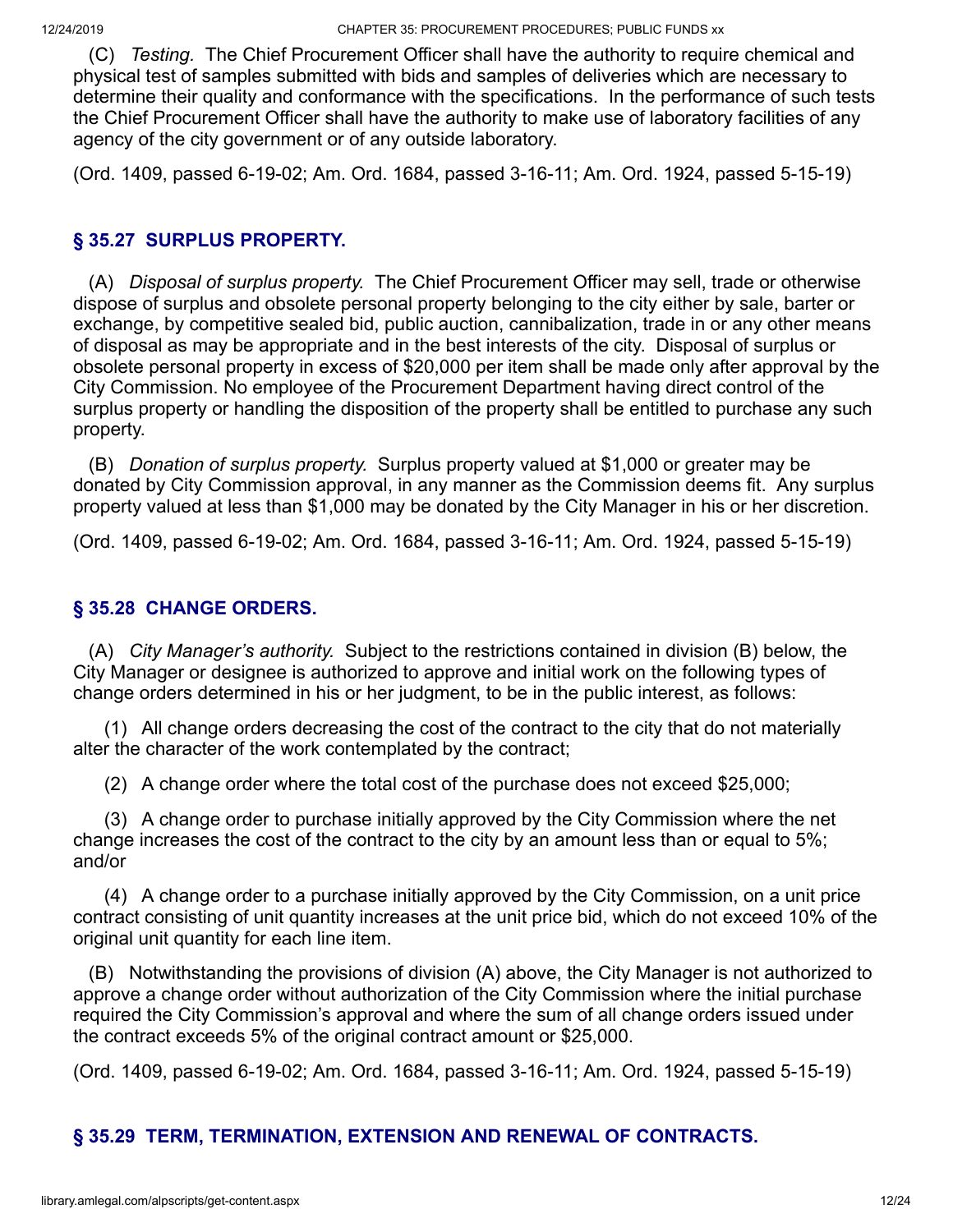(A) *Term.*

 (1) Unless otherwise provided by law, a contract for supplies or services may be entered into for any time period deemed to be in the best interests of the city provided the funds are available for the first fiscal period at the time of contracting. Payment and performance obligations for future fiscal periods shall be subject to the availability of funds.

 (2) Contracts may be awarded with provisions of upward or downward price adjustments provided this allowance is part of the original bid solicitation and the adjustments are based on a nationally recognized or published index or other criteria acceptable to the Chief Procurement Officer.

 (B) *Termination.* The City Manager or his or her designee is authorized to terminate any contract entered into by the city when he or she determines that a party to the contract has breached or failed to perform one or more of its obligations under the contract. Except in the case of an emergency, where such advance notice is not possible, or where the contract was entered into without City Commission approval, the City Manager or his or her designee must provide sufficient prior written notice to the Mayor and each Commissioner so that they can make any necessary inquiries at the next Commission meeting. When a contract is entered into by the city pursuant to City Commission approval and is terminable by the city without cause, only the City Commission is authorized to terminate the contract without cause. If the Mayor or any Commissioner desires that a contract be terminated without cause, he or she shall notify the City Manager in writing and request that the item be placed on the next Commission agenda.

 (C) *Extensions.* The City Manager or his or her designee is authorized to extend, for operational purposes only, and for a maximum of 180 days, any contract previously approved by the City Commission and entered into by the city. Any further extensions of the contract require the approval of the City Commission.

(D) *Renewals.*

 (1) *General.* When a contract is entered into by the city pursuant to City Commission approval and provides for one or more renewals by affirmative action of the city, the City Manager may approve such renewals without approval of the City Commission.

 (E) *Employment contracts.* The provisions of this section shall not apply to the employment contract of the City Manager, the City Attorney, the Finance Director and the Commission Auditor.

 (F) *City Commission notification.* The City Manager, or his or her designee, shall notify the Commission, in writing, at least three months in advance of the expiration, renewal, automatic renewal or extension date, and shall provide a copy of the contract or agreement and a vendor performance report card contracts or agreements that initially required the City Commission's approval as defined in § 35.21.

 (G) *Application to existing and future contracts.* The provisions of this section shall apply to every contract in existence on the effective date of this section and every contract entered into thereafter.

(Ord. 1409, passed 6-19-02; Am. Ord. 1684, passed 3-16-11; Am. Ord. 1924, passed 5-15-19)

### **§ 35.30 PREFERENCE TO BUSINESSES WITH DRUG-FREE WORKPLACE PROGRAMS.**

 (A) The city hereby adopts by reference F.S. § 287.087, as amended, regarding bidding preferences for businesses with drug-free workplace programs.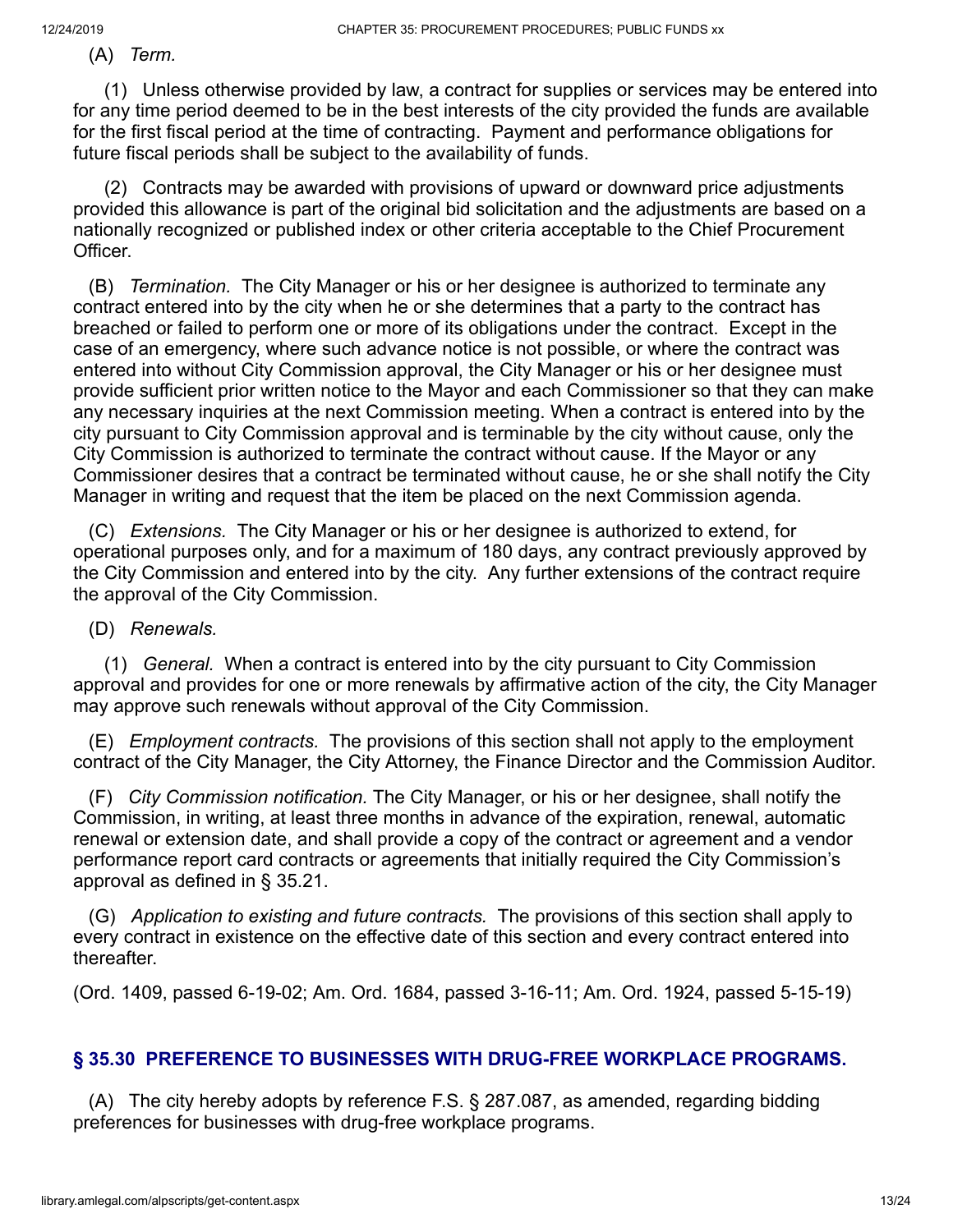(B) Whenever two or more bids which are equal with respect to price, quality and service are received by the city for the procurement of commodities or services, a bid received from a business that certifies that it has implemented a drug-free workplace program shall be given a preference, provided that the drug-free workplace program complies with F.S. § 287.087, and any other applicable state law. An announcement of this preference may be included in the bid documents.

(Ord. 1409, passed 6-19-02; Am. Ord. 1684, passed 3-16-11; Am. Ord. 1924, passed 5-15-19)

# **§ 35.31 NON-DISCRIMINATION.**

 The vendor shall not discriminate against any person in its operations, activities or delivery of services. The vendor shall affirmatively comply with all applicable provisions of federal, state and local equal employment laws and shall not engage in or commit any discriminatory practice against any person based on race, age, religion, color, gender, pregnancy, sexual orientation, gender identity and expression, national origin, marital status, physical or mental disability, political affiliation or any other factor which cannot be lawfully used as a basis for service delivery.

(Ord. 1409, passed 6-19-02; Am. Ord. 1684, passed 3-16-11; Am. Ord. 1796, passed 11-5-14; Am. Ord. 1924, passed 5-15-19)

# **§ 35.32 NON-COLLUSION.**

 A bidder shall not collude, conspire, connive or agree, directly or indirectly, with any other bidder, firm or person to submit a collusive or sham bid in connection with the work for which the bid has been submitted; or to refrain from bidding in connection with such work or have in any manner, directly or indirectly, sought by person to fix the price or prices in the bid or of any other bidder, or to fix any overhead profit, or cost elements of the bid price or the bid price of any other bidder, or to secure through any collusion, conspiracy, connivance, or unlawful agreement any advantage against any other bidder, or any person interested in the proposed work.

(Ord. 1409, passed 6-19-02; Am. Ord. 1684, passed 3-16-11; Am. Ord. 1924, passed 5-15-19)

# **§ 35.33 DESIGN-BUILD PROJECTS.**

 For design-build projects, the city shall follow the procedures set forth in F.S. § 287.055. The city may use either a qualifications based selection process or a competitive proposal selection process as detailed in F.S. § 287.055.

(Ord. 1684, passed 3-16-11; Am. Ord. 1924, passed 5-15-19)

# **§ 35.34 PROMOTING BUSINESS WITH THE CITY; NO EXPENDITURE OF PUBLIC FUNDS**.

 Notwithstanding any provision of this chapter, the city may, by a majority vote of the City Commission, enter into a mutually beneficial arrangement with a private business entity for the specific benefit of the citizens and residents of the city provided that no public funds are expended in furtherance of such arrangement. If the City Commission votes to enter into such an arrangement with a particular private business entity, all such other private businesses within the city that provide the same or similar goods or services shall be fully afforded the same or similar business opportunity. Notwithstanding the other provisions of this section, the City Manager, at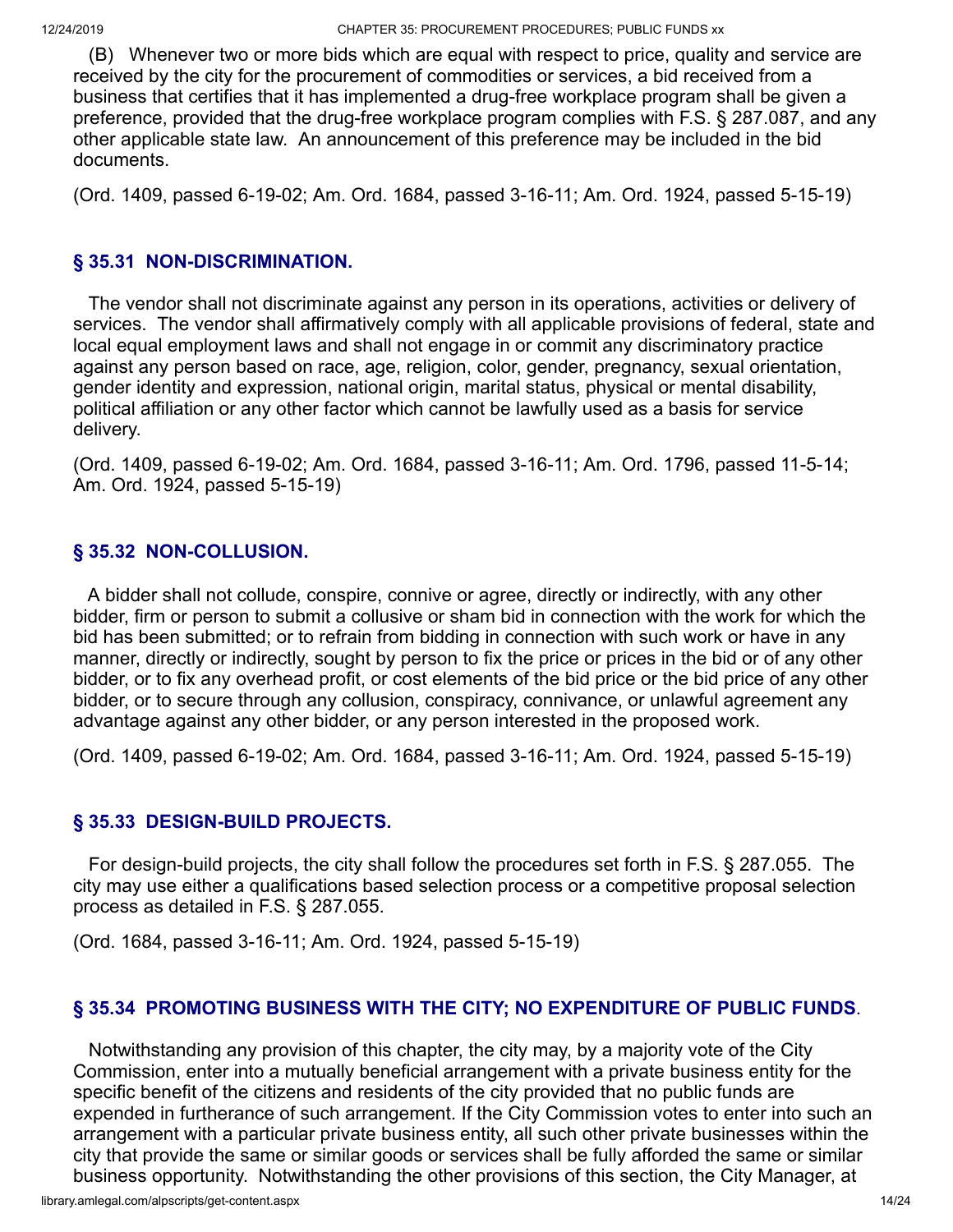his or her discretion, may adopt an administrative policy permitting the city to enter into sponsorships or other similar relationships with private businesses in the city.

(Ord. 1650, passed 8-4-09; Am. Ord. 1684, passed 3-16-11; Am. Ord. 1924, passed 5-15-19)

### **§ 35.35 PROCUREMENT OF GOODS AND SERVICES FUNDED WITH FINANCIAL ASSISTANCE FROM THE U.S. DEPARTMENT OF HOUSING AND URBAN DEVELOPMENT.**

 For all goods and services which are partially or fully funded with funding provided by the United States Department of Housing and Urban Development, the procurement process shall comply with the city's Local Jobs Initiative Section 3 compliance plan, as adopted in conformance with Section 3 of the Housing and Urban Development Act of 1968, 12 U.S.C. § 1701(u).

(Ord. 1684, passed 3-16-11; Am. Ord. 1924, passed 5-15-19)

# **§ 35.36 LOCAL VENDOR PREFERENCE.**

 (A) For the purpose of this section, the following definitions shall apply unless the context clearly indicates or requires a different meaning.

 *LOCAL BROWARD COUNTY VENDOR.* A business entity which has maintained a permanent place of business with full-time employees within the Broward County limits for a minimum of one year prior to the date of issuance of a bid or proposal solicitation. The permanent place of business may not be a post office box. The business location must actually distribute goods or services from that location. In addition, the business must have a current business tax receipt from the Broward County or the city within Broward County where the business resides.

 *LOCAL PEMBROKE PINES VENDOR.* A business entity which has maintained a permanent place of business with full-time employees within the city limits for a minimum of one year prior to the date of issuance of a bid or proposal solicitation. The permanent place of business may not be a post office box. The business location must actually distribute goods or services from that location. In addition, the business must have a current business tax receipt from the City of Pembroke Pines.

(B) Process.

 (1) Competitive bid. For bid evaluation purposes, vendors that meet the definition of local Pembroke Pines vendor, as defined herein, shall be given a 5% evaluation credit. This shall mean that if a local Pembroke Pines vendor submits a bid/quote that is within 5% of the lowest price submitted by any vendor, the local Pembroke Pines vendor shall have an option to submit another bid which is at least 1% lower than the lowest responsive bid/quote. If the local Pembroke Pines vendor submits a bid which is at least 1% lower than that lowest responsive bid/quote, then the award will go to the local Pembroke Pines vendor. If not, the award will be made to the vendor that submits the lowest responsive bid/quote. If the lowest responsive and responsible bidder IS a local Pembroke Pines vendor, the award will be made to that vendor and no other bidders will be given an opportunity to submit additional bids as described herein.

 (2) For bid evaluation purposes, vendors that meet the definition of local Broward County vendor, as detailed herein, shall be given a 2.5% evaluation credit. This shall mean that if a local Broward County vendor submits a bid/quote that is within 2.5% of the lowest price submitted by any vendor, the local Broward County vendor shall have an option to submit another bid which is at least 1% lower than the lowest responsive bid/quote. If the local Broward County vendor submits a bid which is at least 1% lower than that lowest responsive bid/quote, then the award will go to the local Broward County vendor. If not, the award will be made to the vendor that submits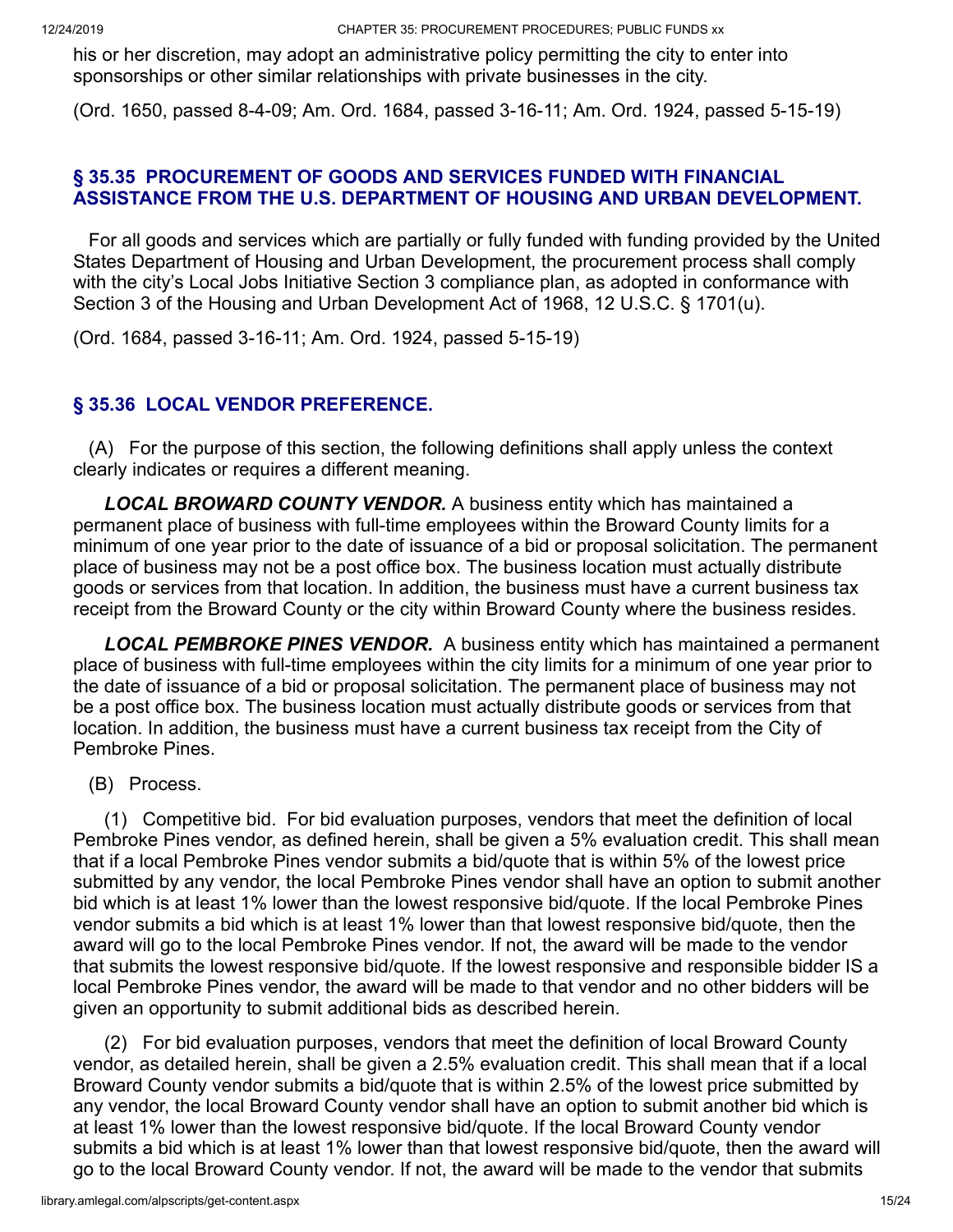the lowest responsive bid/quote. If the lowest responsive and responsible bidder is a local Pembroke Pines vendor, the award will be made to that vendor and no other bidders will be given an opportunity to submit additional bids as described herein.

 (3) If there is a local Pembroke Pines vendor and a local Broward County vendor participating in the same bid solicitation and both vendors qualify to submit a second bid as detailed above, the local Pembroke Pines vendor will be given first option. If the local Pembroke Pines vendor cannot beat the lowest bid received by at least 1%, an opportunity will be given to the local Broward County vendor. If the local Broward County vendor cannot beat the lowest bid by at least 1%, then the bid will be awarded to the lowest bidder regardless of geographic location of the business.

 (4) If multiple local Pembroke Pines vendors submit bids/quotes which are within 5% of the lowest bid/quote, then all vendors will be asked to submit a best and final offer (BAFO). The award will be made to the local Pembroke Pines vendor submitting the lowest BAFO providing that that BAFO is at least 1% lower than the lowest bid/quote received in the original solicitation. If no local Pembroke Pines vendor can beat the lowest bid/quote by at least 1 %, then the process will be repeated with all local Broward County vendors who have submitted a bid/quote which is within 2.5% of the lowest bid/quote. If no local Pembroke Pines vendor and no local Broward County vendor can submit a BAFO that is at least 1% lower than the lowest bid/quote submitted in the original solicitation, the award will be made to the lowest responsive bidder regardless of geographic location of the business.

 (C) Competitive proposal. For evaluation purposes, local Pembroke Pines vendor and local Broward County vendor shall be a criterion for award in any Request For Proposal unless specifically exempted by the City Manager or the City Commission.

(D) Exceptions.

 (1) No local vendor preference will be included in any competitive solicitation where the city is the lead agency for the Southeast Florida Cooperative Purchasing Group;

- (2) Utilization of a state or other agency contract;
- (3) State or federal law prohibits the use of local preference;

 (4) The work is funded in whole or in part by a governmental entity where the laws, rules, regulations or policies prohibit the use of local preferences;

(5) Sole source or single source purchases;

(6) The local vendor is either non-responsive or non-responsible;

(7) All bids submitted exceed the budget amount for the project;

(8) Emergency purchases;

 (9) The City Manager and/or the City Commission may exempt any competitive solicitation from the local vendor preference.

(Ord. 1707, passed 10-19-11; Am. Ord. 1924, passed 5-15-19)

#### **§ 35.37 MILITARY VETERAN'S PREFERENCE.**

 (A) For the purpose of this section, the following definitions shall apply unless the context clearly indicates or requires a different meaning: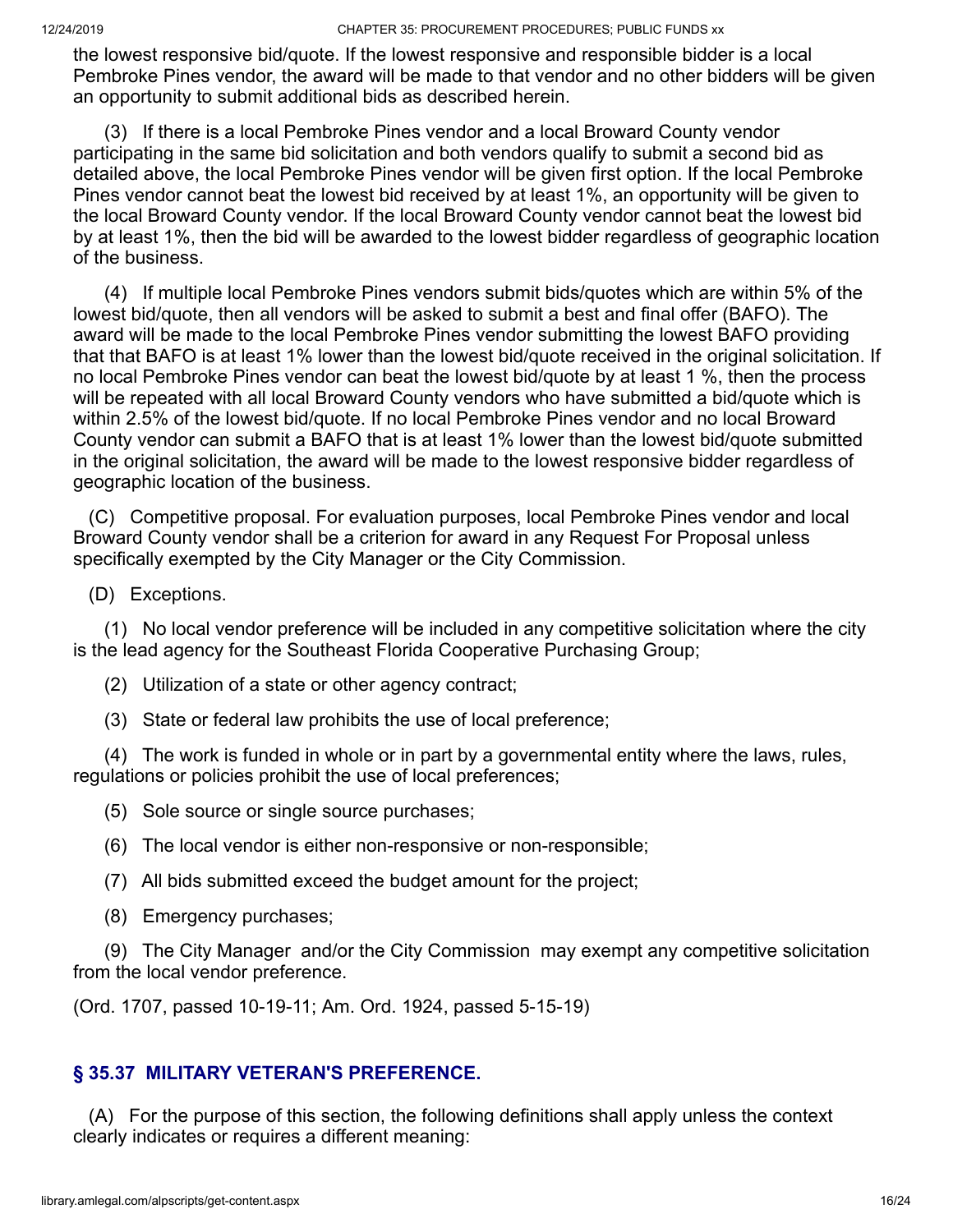*VETERAN OWNED SMALL BUSINESS.* A business entity which has received a Determination Letter from the United States Department of Veteran Affairs Center for Verification and Evaluation notifying the business that they have been approved as a veteran owned small business (VOSB).

### (B) Process.

 (1) Competitive bid. For bid evaluation purposes, vendors that meet the definition of veteran owned small business, as defined herein, shall be given a 2.5% evaluation credit. This shall mean that if a veteran owned small business submits a bid/quote that is within 2.5% of the lowest price submitted by any vendor, the veteran owned small business shall have an option to submit another bid which is at least 1% lower than the lowest responsive bid/quote. If the veteran owned small business submits a bid which is at least 1% lower than that lowest responsive bid/quote, then the award will go to the veteran owned small business. If not, the award will be made to the vendor that submits the lowest responsive bid/quote. If the lowest responsive and responsible bidder IS a local Pembroke Pines vendor or a local Broward County vendor as established in § 35.36 of this Code, entitled "Local Vendor Preference", then the award will be made to that vendor and no other bidders will be given an opportunity to submit additional bids as described herein.

 (2) If there is a local Pembroke Pines vendor, a local Broward County vendor, and a veteran owned small business participating in the same bid solicitation and all three vendors qualify to submit a second bid as detailed above, the local Pembroke Pines vendor will be given first option. If the local Pembroke Pines vendor cannot beat the lowest bid received by at least 1%, an opportunity will be given to the local Broward County vendor. If the local Broward County vendor cannot beat the lowest bid by at least 1%, an opportunity will be given to the veteran owned small business. If the veteran owned small business cannot beat the lowest bid by at least 1%. then the bid will be awarded to the lowest bidder.

 (3) If multiple veteran owned small businesses submit bids/quotes which are within 2.5% of the lowest bid/quote and there are no local Pembroke Pines vendors or local Broward County vendors as described in § 35.36 of this Code, entitled "Local Vendor Preference", then all vendors will be asked to submit a best and final offer (BAFO). The award will be made to the veteran owned small business submitting the lowest BAFO providing that that BAFO is at least 1% lower than the lowest bid/quote received in the original solicitation. If no veteran owned small business can beat the lowest bid/quote by at least 1%, then the award will be made to the lowest responsive bidder.

 (C) Competitive proposal. For evaluation purposes, veteran owned small business shall be a criterion for award in any Request For Proposal unless specifically exempted by the City Manager or the City Commission. The criterion amount shall be 2.5%.

 (D) Any business claiming veteran owned small business cannot also claim local vendor preference as described in § 35.36 of the this Code entitled "Local Vendor Preference".

(E) Exceptions.

 (1) No veteran owned small business preference will be included in any competitive solicitation where the city is the lead agency for the Southeast Florida Cooperative Purchasing Group;

(2) Utilization of a state or other agency contract;

(3) State or federal law prohibits the use of veteran owned small business preference;

 (4) The work is funded in whole or in part by a governmental entity where the laws, rules, regulations or policies prohibit the use of veteran owned small business preferences;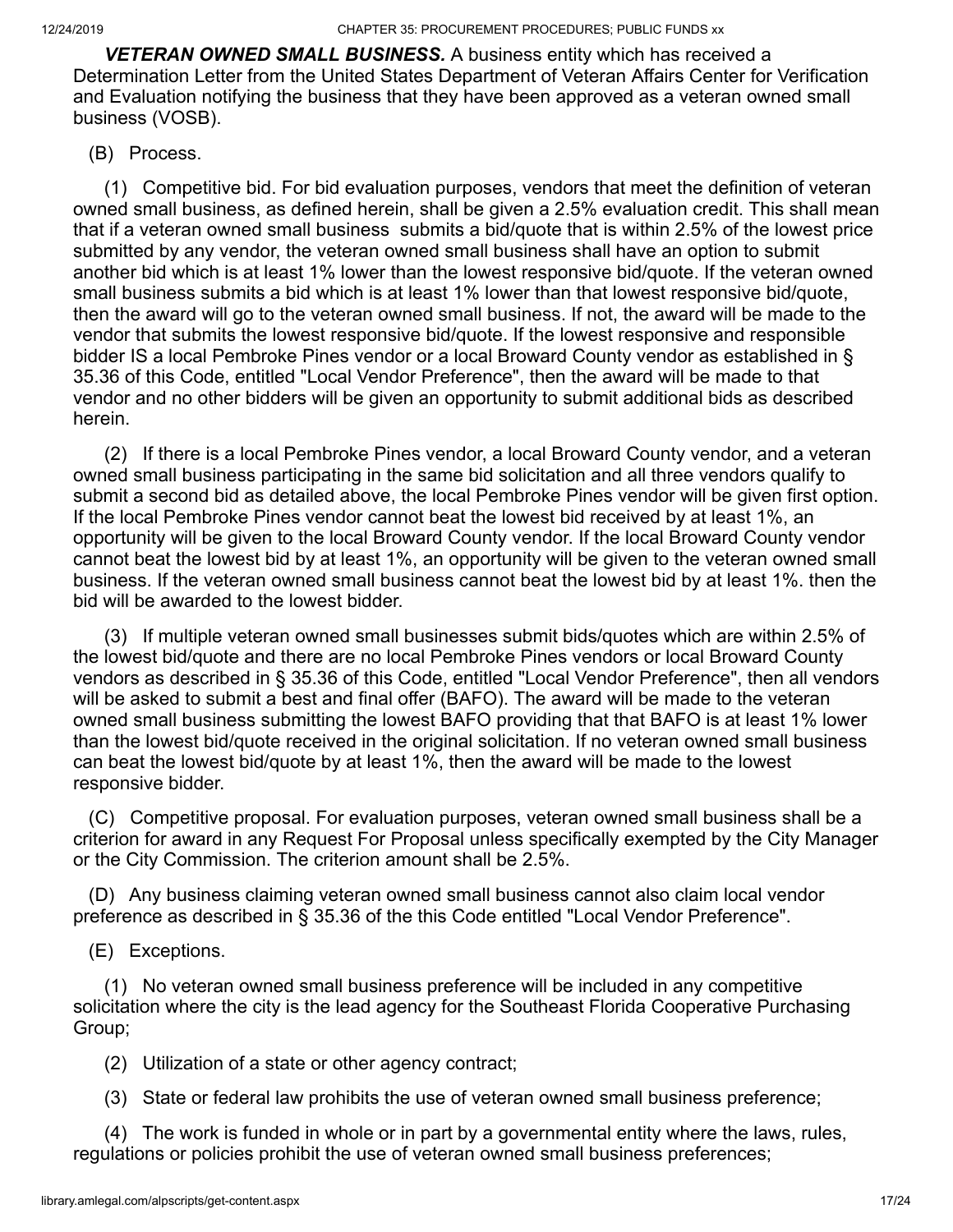- (5) Sole source or single source purchases;
- (6) The veteran owned small business is either non-responsive or non-responsible;
- (7) All bids submitted exceed the budget amount for the project;
- (8) Emergency purchases;

 (9) The City Manager and/or the City Commission may exempt any competitive solicitation from the veteran owned small business preference.

(Ord. 1769, passed 2-19-14; Am. Ord. 1924, passed 5-15-19)

# **§ 35.38 BID PROTEST PROCEDURES.**

 (A) Upon completion of the evaluation of all bids for a particular procurement, the Purchasing Manager shall issue a notice of bid/proposal action. This notice, containing the date and time of issuance, shall be posted on the city website and on the Internet bid service websites named in the bid documents.

 (B) A bidder with a "substantial interest" who has been adversely affected by the city's selection of a bidder may protest the selection by complying with the requirements set forth herein. A bidder shall be deemed to have a "substantial interest" if the bidder would have been selected as the lowest responsive and responsible bidder but for the alleged mistake or irregularly described in the protest. If the Purchasing Manager determines that a bidder does not have a "substantial interest," that bidder is precluded from bringing a protest pursuant to this section.

 (C) A bidder wishing to object to terms, conditions, specifications, procedures, selection criteria, weight of evaluation criteria or other matter set forth in the bid or proposed documents must make such objections in writing during the period of time set forth for questions and answers in the invitation to bid, request for proposal, request for qualifications or request for letters of interest. A bidder who has not raised such objections in writing during the question and answer time may not use the bid protect process to object to these matters once a notice of bid/proposal action has been posted.

 (D) A bidder may file a "Notice of Intent to Protest" by emailing said notice to the Purchasing Manager within two business days of the issuance of the notice of bid/proposal action pursuant to division (A) or the publication of a City Commission agenda recommending the award of the bid, whichever is sooner. Such notice of protest shall include the bid or proposal number and title, the name and address of the protester, and a brief statement as to the basis of the protest.

 (E) The complete written protest must be filed with the Purchasing Manager within ten calendar days of the issuance of the notice of bid action. To be considered, the written protest must include:

(1) Bid or proposal number and title;

 (2) Company name, protester's name and title, physical address of protester, and email address of protester;

 (3) The facts and law upon which the protest is based; and grounds not stated shall be deemed waived;

(4) Rules, regulations or statutes pertinent to the protest;

- (5) Relief which the protester seeks;
- (6) Any other information that the protester deems to be material to the protest; and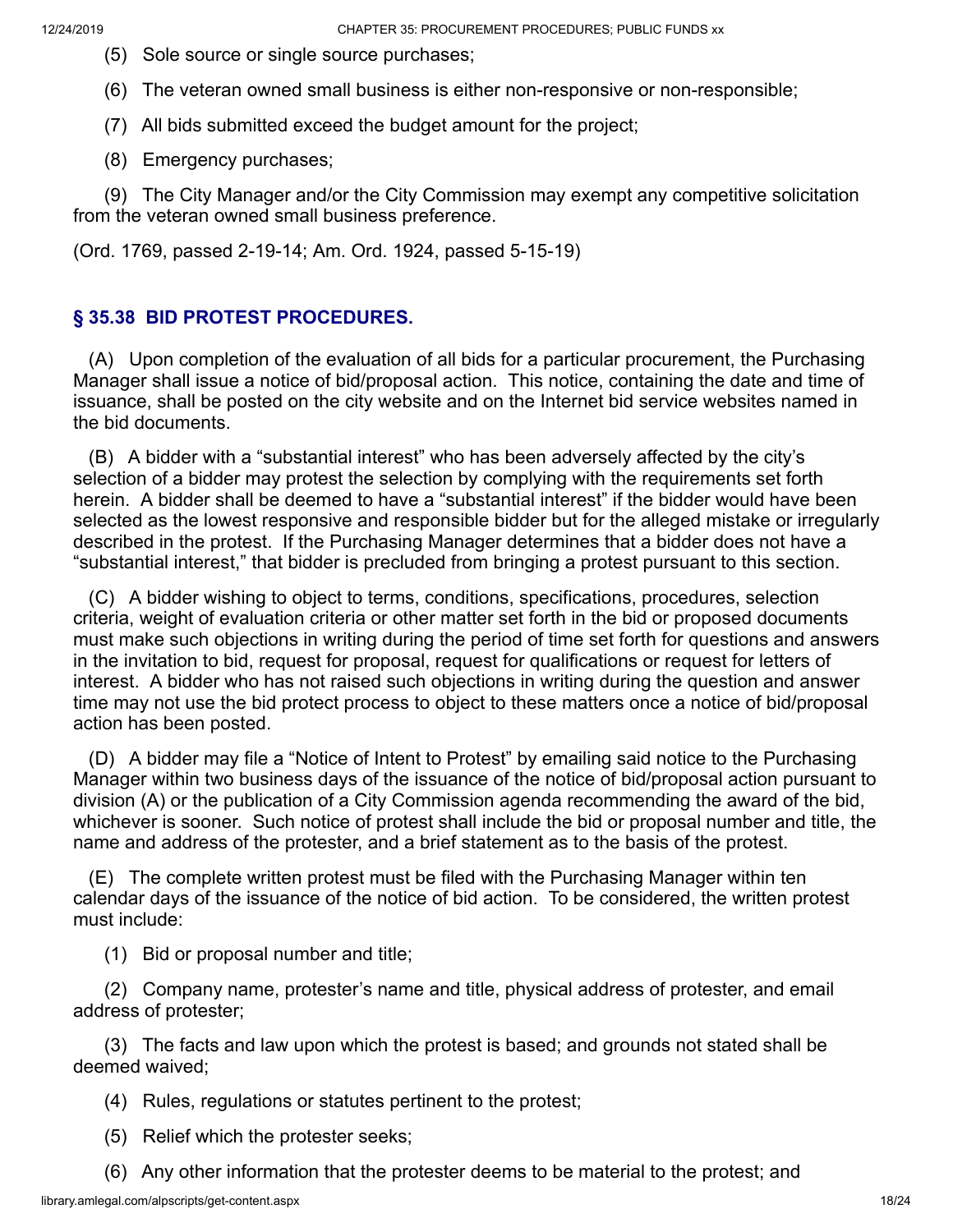12/24/2019 CHAPTER 35: PROCUREMENT PROCEDURES; PUBLIC FUNDS xx

 (7) A bid protest bond in the form of a certified check, cashier's check, or money order made payable to the City of Pembroke Pines in an amount equal to 5% of the protester's bid or \$5,000, whichever is less. If the protest is upheld by the city, the bond will be refunded to the protester. If the protest is denied, the entire bond amount shall be forfeited to the city.

 (F) Upon receipt of a timely filled and complete formal written protest, the Purchasing Manager shall stay the award of the purchase order or contract until the protest is resolved, unless the Purchasing Manager determines in writing that compelling circumstances exist which require that the award be processed without further delay, in order to protect the city's interest or for the purpose of avoiding an immediate and serious danger to the public health, safety or welfare.

 (G) After receipt of the timely filed and complete written protest, and upon the protester's request, the Purchasing Manager shall meet with the protester to discuss the allegations and to attempt to resolve the matter. The Purchasing Manager shall issue his or her decision on the protest within 14 calendar days of the meeting, or if no meeting is requested, within 14 days of receipt of the timely filed and complete written protest. Such decision shall be e-mailed to the protester on the date of issuance unless otherwise directed by the protester.

 (H) The protester may appeal the decision of the Purchasing Manager to the City Manager by filing a written appeal with the City Clerk's office within three business days of issuance of the Purchasing Manager's decision. The appeal must be in writing and must include a full explanation of the basis of disagreement with the decision rendered by the Purchasing Manager, as well as the relief sought. The City Manager shall overturn the selection if the protester proves that the selection did not comply in material respects with the requirements contained in the invitation to bid, request for proposal, request for qualifications or request for letters of interest; with this procurement code, or with Florida law. The decision of the City Manager shall be final. The City Manager's decision shall be e-mailed to the protester on the date of issuance unless otherwise directed by the protester.

 (I) Failure by a bidder to comply with the timelines and requirements set forth herein shall result in an immediate invalidation and termination of the protest and a waiver of the right to seek further redress or to appeal the alleged adverse action in a court of law.

 (J) Any and all costs incurred by a protesting party in connection with a protest pursuant to this section shall be the sole responsibility of the protesting party.

(Ord. 1772, passed 4-9-14; Am. Ord. 1924, passed 5-15-19)

### **§ 35.39 CITY CONTRACTORS PROVIDING EQUAL BENEFITS FOR DOMESTIC PARTNERS AND ALL MARRIED COUPLES.**

 (A) *Contractor offering benefits.* Except where federal or state law mandates to the contrary, a contractor awarded a contract pursuant to a competitive solicitation shall provide benefits to domestic partners and spouses of its employees, irrespective of gender, on the same basis as it provides benefits to employees' spouses in traditional marriages.

(B) *Definitions.* For purposes of this section only, the following definitions shall apply:

 (1) *BENEFITS.* The following plan, program or policy provided or offered by a contractor to its employees as part of the employer's total compensation package which may include but is not limited to sick leave, bereavement leave, family medical leave, and health benefits.

 (2) *CASH EQUIVALENT.* The amount of money paid to an employee with a domestic partner or spouse in lieu of providing benefits to the employee's domestic partner or spouse. The cash equivalent is equal to the employer's direct expense of providing benefits to an employee for his or her spouse from a traditional marriage.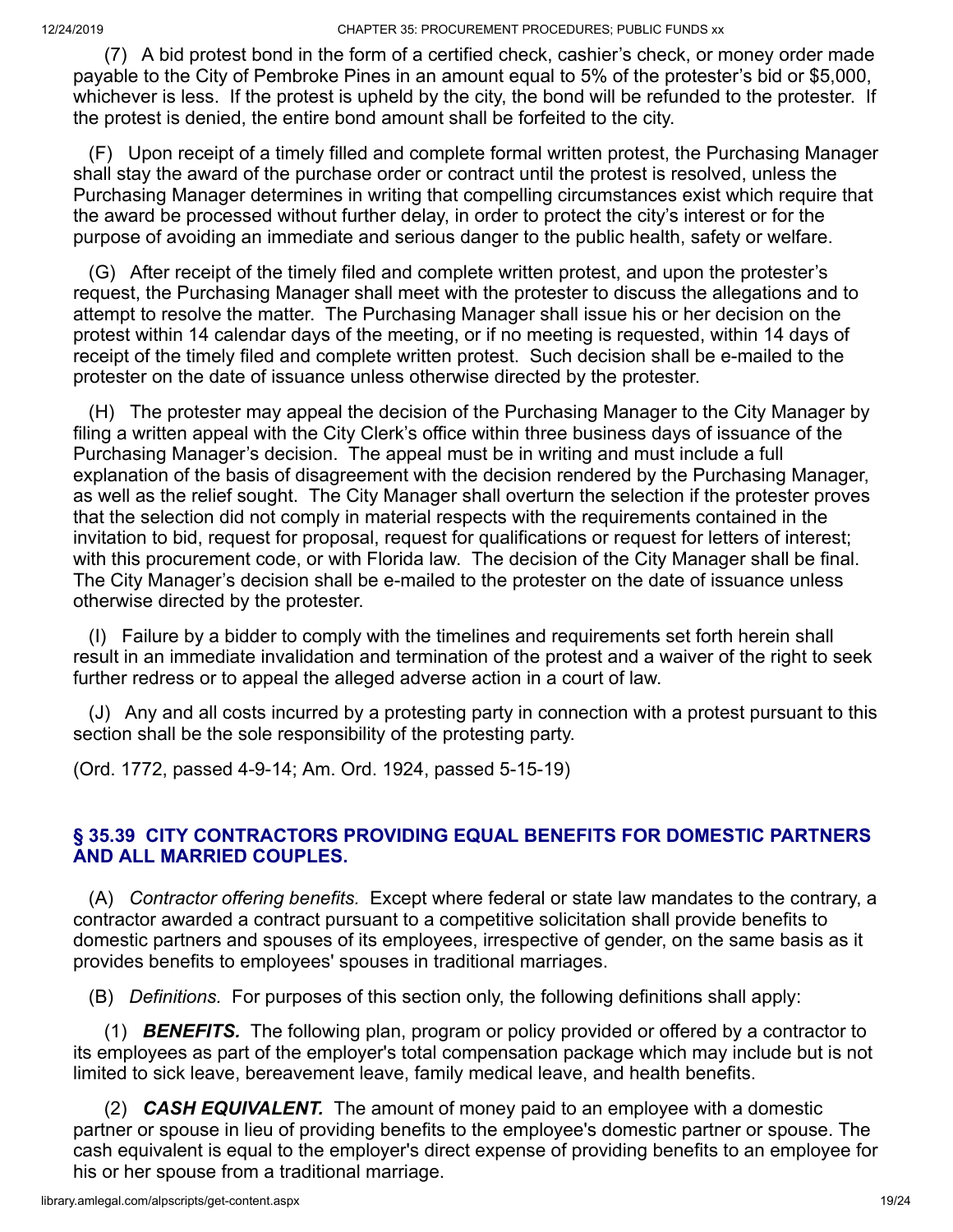(3) *COVERED CONTRACT.* A contract between the city and a contractor awarded subsequent to the date when this section becomes effective valued at over \$25,000 or the threshold amount required for competitive bids as required in § 35.18(A).

 (4) *DOMESTIC PARTNER.* Any two adults of the same or different sex who have registered as domestic partners with a governmental body pursuant to state or local law authorizing such registration, or with an internal registry maintained by the employer of at least one of the domestic partners. A contractor may institute an internal registry to allow for the provision of equal benefits to employees with domestic partners who do not register their partnerships pursuant to a governmental body authorizing such registration, or who are located in a jurisdiction where no such governmental domestic partnership registry exists. A contractor that institutes such registry shall not impose criteria for registration that are more stringent than those required for domestic partnership registration by the city.

 (5) *EQUAL BENEFITS.* The equality of benefits between employees with spouses and/or dependents of spouses and employees with domestic partners and/or dependents of domestic partners, and/or between spouses of employees and/or dependents of spouses and domestic partners of employees and/or dependents of domestic partners.

 (6) *SPOUSE.* One member of a married pair legally married under the laws of any state within the United States of America or any other jurisdiction under which such marriage is legally recognized, irrespective of gender.

(7) *TRADITIONAL MARRIAGE.* A marriage between one man and one woman.

(C) *Equal benefits requirements.*

 (1) All solicitations for covered contracts which are issued on or after the effective date of this section shall include the requirement to provide equal benefits in the procurement specifications.

 (2) Certification of contractor. As part of the competitive solicitation and procurement process a contractor seeking a contract covered by division (A) of this section shall certify one of the following:

(a) Contractor currently complies with the requirements of this section;

(b) Contractor will comply with the conditions of this section at the time of contract award;

 (c) Contractor will not comply with the conditions of this section at the time of contract award; or

 (d) Contractor does not need to comply with the conditions of this section because of an allowable exemption and indicates the exemption as part of the certification.

The certification shall be in writing and signed by an authorized officer of the contractor. Failure to provide such certification shall result in a contractor being deemed non-responsive.

 (3) The City Manager or his/her designee shall reject a contractor's certification of compliance if he/she determines that such contractor discriminates in the provision of benefits or if the City Manager or designee determines that the certification was created, or is being used for the purposes of evading the requirements of this section.

 (4) The contractor shall provide the city and/or the City Manager or his/her designee, access to its records for the purpose of audits and/or investigations to ascertain compliance with the provisions of this section, and upon request shall provide evidence that the contractor is in compliance with the provisions of this section upon each new bid, contract renewal, or when the City Manager has received a complaint or has reason to believe the contractor may not be in compliance with the provisions of this section. Records shall include but not be limited to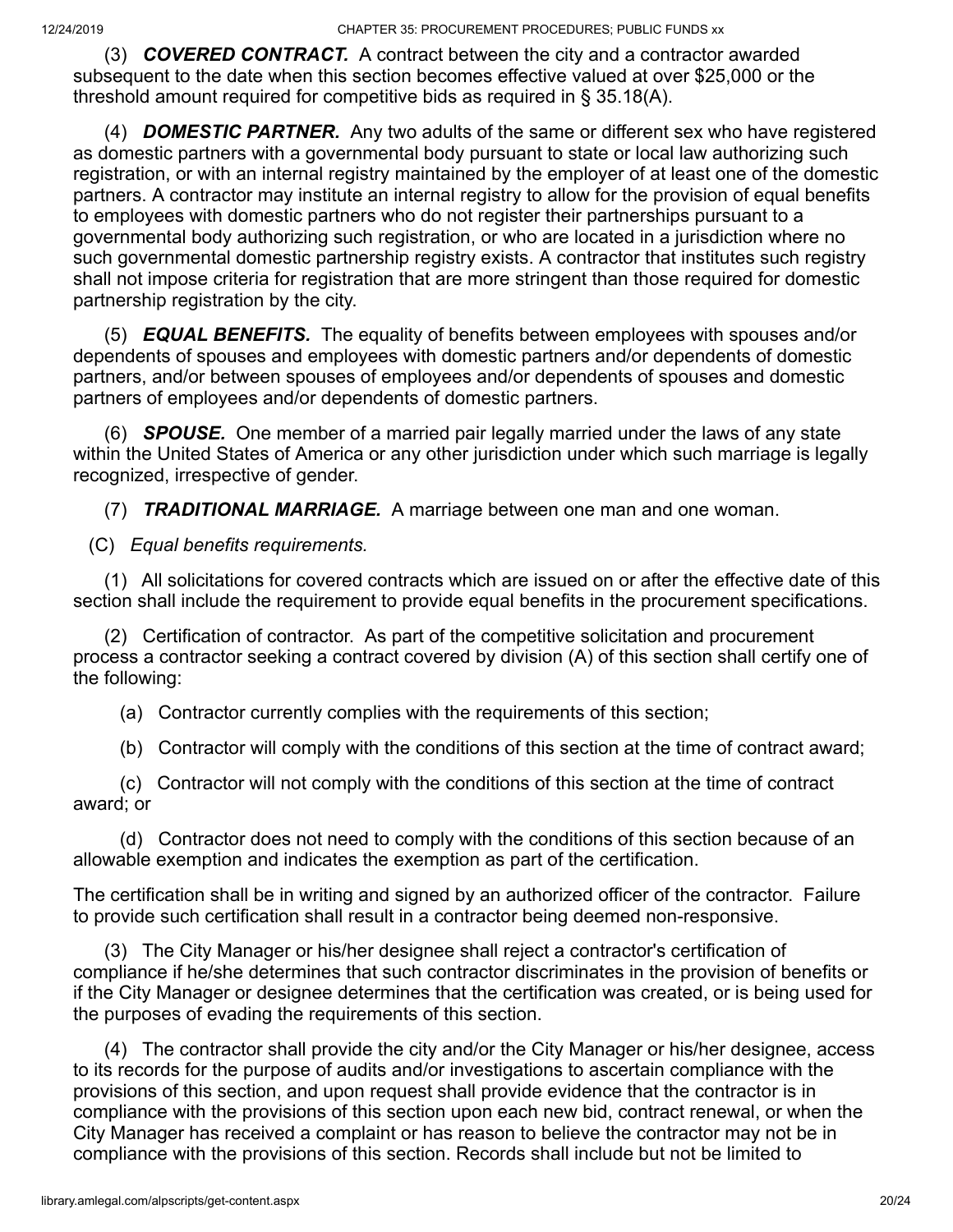providing the city and/or the City Manager or his/her designee with certified copies of the contractor's records pertaining to its benefits policies and its employment policies and practices.

 (5) The contractor must conspicuously make available to all employees and applicants for employment the following statement:

 "During the performance of a contract with the City of Pembroke Pines, Florida, the Contractor will provide Equal Benefits to its employees with spouses, as defined by Section 35.39 of the City's Code of Ordinances, and its employees with Domestic Partners".

The posted statement must also include a city contact telephone number and email address which will be provided to each contractor when a covered contract is executed.

(D) *Exceptions and waivers.* The provisions of this section shall not apply where:

(1) The contractor does not provide benefits to employees' spouses in traditional marriages;

 (2) The contractor provides an employee the cash equivalent of benefits because the contractor is unable to provide benefits to employees' domestic partners or spouses despite making reasonable efforts to provide them. To meet this exception, the contractor shall provide a notarized affidavit that it has made reasonable efforts to provide such benefits. The affidavit shall state the efforts taken to provide such benefits and the amount of the cash equivalent. Cash equivalent means the amount of money paid to an employee with a domestic partner or spouse rather than providing

benefits to the employee's domestic partner or spouse. The cash equivalent is equal to the employer's direct expense of providing benefits to an employee's spouse;

 (3) The contractor is a religious organization, association, society, or any non-profit charitable or educational institution or organization operated, supervised or controlled by or in conjunction with a religious organization, association, or society;

(4) The contractor is a governmental agency;

(5) The contract is for the sale or lease of property;

(6) The covered contract is necessary to respond to an emergency;

 (7) The provisions of this section would violate the laws, rules, or regulations of federal or state law (for example, F.S. § 287.055, Consultants' Competitive Negotiation Act);

 (8) The provisions of this section would violate or be inconsistent with the terms or conditions of a grant or contract with the United States or the State of Florida; or

 (9) Upon a majority vote, the City Commission may waive compliance of this section under the following circumstances:

 (a) Where only one solicitation response is received and the sole bidder does not comply with the requirements of this section.

 (b) Where more than one solicitation response is received, but the responses demonstrate that none of the proposers can comply with the requirements of this section and one or more of the solicitation responses received would otherwise have been responsive if compliance with this section would not have been listed as a requirement in the solicitation specifications.

 (c) Where the bid price or proposal price as submitted by the lowest responsive bidder which complies with the requirements of this section is at least 5% greater than the lowest bid or proposal submitted by the bidder which does not comply with the requirements of this section but would otherwise have been responsive if compliance with this section would not have been listed as a requirement in the bid specifications.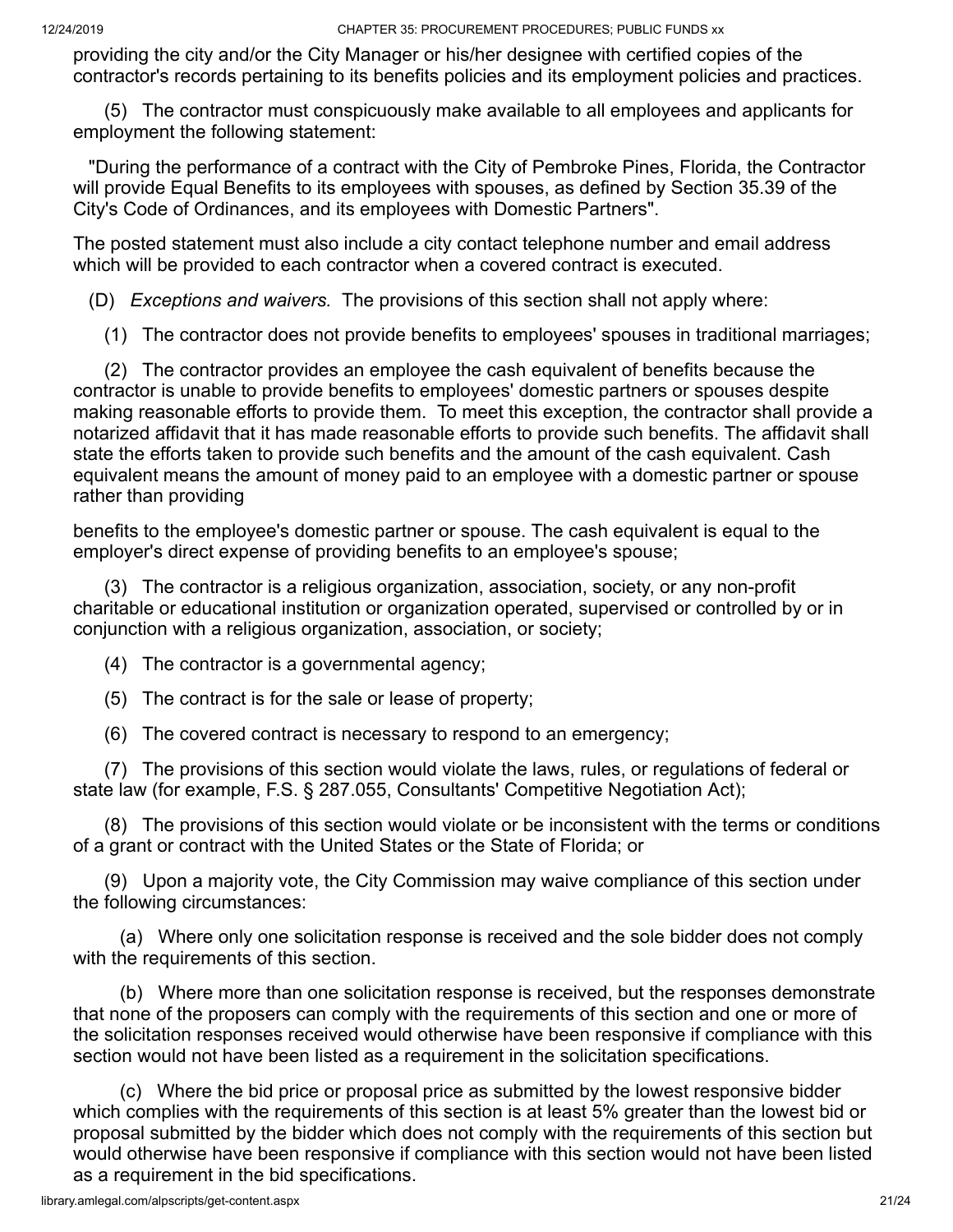(d) Best interest of the city as determined by the City Commission.

 (E) *Contracts.* Every covered contract, unless otherwise exempt from this section, shall contain language that obligates the contractor to comply with the applicable provisions of this section. The contract shall include provisions for the following:

 (1) The contractor certifies and represents that it will comply with this section during the entire term of the contract.

 (2) The failure of the contractor to comply with this section shall be deemed to be a material breach of the contract, entitling the city to pursue any remedy stated below or any remedy provided under applicable law.

(3) The city may terminate the contract if the contractor fails to comply with this section.

 (4) The city may retain all monies due or to become due until the contractor complies with this section.

 (5) The contractor may be subject to debarment or suspension proceedings. Such proceedings will be consistent with the procedures in this chapter.

 (F) *Applicable dates.* This section shall be applicable to contracts awarded pursuant to competitive solicitations issued after the effective date of this section.

(Ord. 1797, passed 11-5-14; Am. Ord. 1924, passed 5-15-19)

# **§ 35.40 CONE OF SILENCE.**

 (A) *Prohibited communication.* Except as set forth in division (C) during the course of a sealed competitive solicitation, a cone of silence shall be in effect between:

 (1) Any person or entity that seeks a contract, contract amendment, award, recommendation, or approval related to a sealed competitive solicitation or that is subject to being evaluated or having its response evaluated in connection with a sealed competitive solicitation, including a person or entity's representative; and

 (2) The City Manager or any person or group of persons appointed or designated by the City Commission or the City Manager to evaluate, select, or make a recommendation to the City Commission or the City Manager regarding a sealed competitive solicitation, including any member of the selection/evaluation committee.

 (B) *Effective dates.* A cone of silence shall begin and shall end for sealed competitive solicitations as follows:

 (1) A cone of silence shall be in effect during a sealed competitive solicitation process beginning upon the advertisement for the sealed competitive solicitation or during such other procurement activities as declared by the City Commission.

 (2) The cone of silence shall terminate at the time the City Commission takes final action or gives final approval of a contract, rejects all bids or responses to the sealed competitive solicitation, or takes other action which ends the sealed competitive solicitation process.

#### (C) *Permitted communication.*

 (1) The cone of silence shall not apply to written or oral communications with legal counsel for the city or the Procurement Department staff for the city.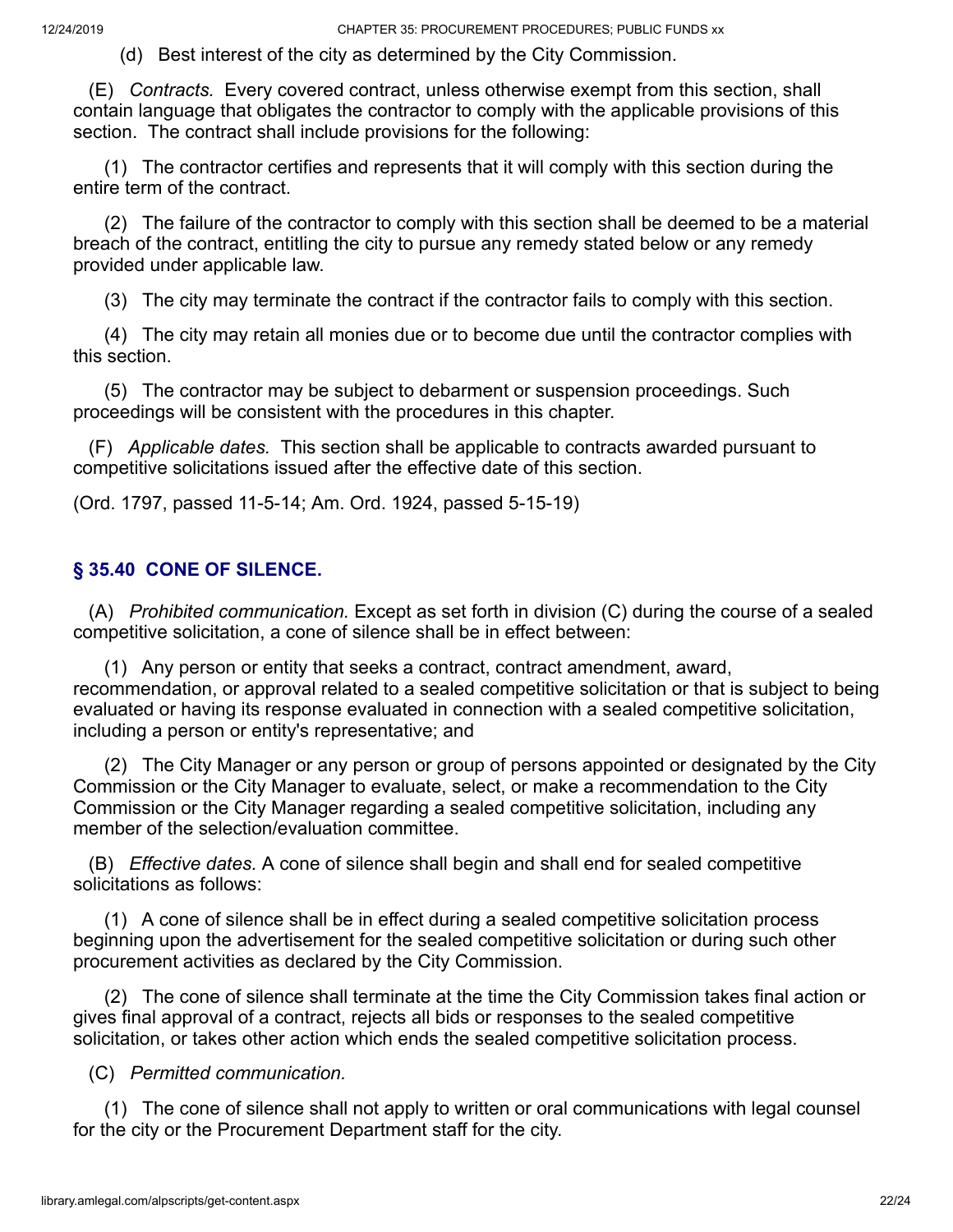(2) Nothing contained in this section shall prohibit any person or entity subject to this section from:

 (a) Making public presentations, asking questions, or providing feedback at pre-bid meetings, site visits or conferences or at a selection, evaluation or negotiation meeting related to the sealed competitive solicitation.

 (b) Engaging in contract negotiations with the entity selected to negotiate the terms of the agreement or with the City Commission during a public meeting.

 (c) Making a public presentation to the City Commission during any public meeting related to the sealed competitive solicitation.

 (d) Communicating with the person or persons designated in the sealed competitive solicitation as the contact person for clarification or information related to the sealed competitive solicitation. The contact person shall not be a member of the selection/evaluation committee or the person designated to negotiate the agreement, except as otherwise provided for in division  $(D)(1)$  above.

 (3) The purchasing agent and the City Attorney shall accept written communications from persons or entities subject to this section during the time a cone of silence is applicable to a sealed competitive solicitation.

 (D) *Violations.* Any action in violation of this section shall be cause for disqualification of the bid or the proposal. The determination of a violation and the penalty shall be made by the City Commission.

 (E) The cone of silence shall not apply to a competitive process which seeks to enter into a contract or award of money to perform governmental quasi-governmental, social or human services primarily for charitable, benevolent, humanitarian or other philanthropic purposes, such as the award of grants or support assistance to organized nonprofit entities that promote or assist with the care, education, health, standard of living or general welfare of people in the City of Pembroke Pines, or that promote or assist community or neighborhood enhancements.

(Ord. 1924, passed 5-15-19)

# **§ 35.41 ELECTRONIC SIGNATURES AND SUBMISSIONS.**

 (A) *Force and effect of electronic signature.* Unless otherwise prohibited, regulated or preempted by Florida law, an electronic signature may be used to sign a writing and shall have the same force and effect as a written signature.

 (B) *SIGNATURE* means a manual or electronic identifier, or the electronic result of an authentication technique attached to or logically associated with a record that is intended by the person using it to have the same force and effect as a manual signature.

 (C) *WRITTEN* or *IN WRITING* means the product of any method of forming characters on paper, other materials, or viewable screens, which can be read, retrieved, and reproduced, including information that is electronically transmitted and stored.

 (D) *Authorization for the use of electronic transmissions.* The use of electronic media, including acceptance of electronic signatures, is authorized consistent with State of Florida applicable statutory, regulatory or other guidance for use of such media, so long as such guidance provides for:

 (1) Appropriate security to prevent unauthorized access to the bidding, approval, and/or award processes; and